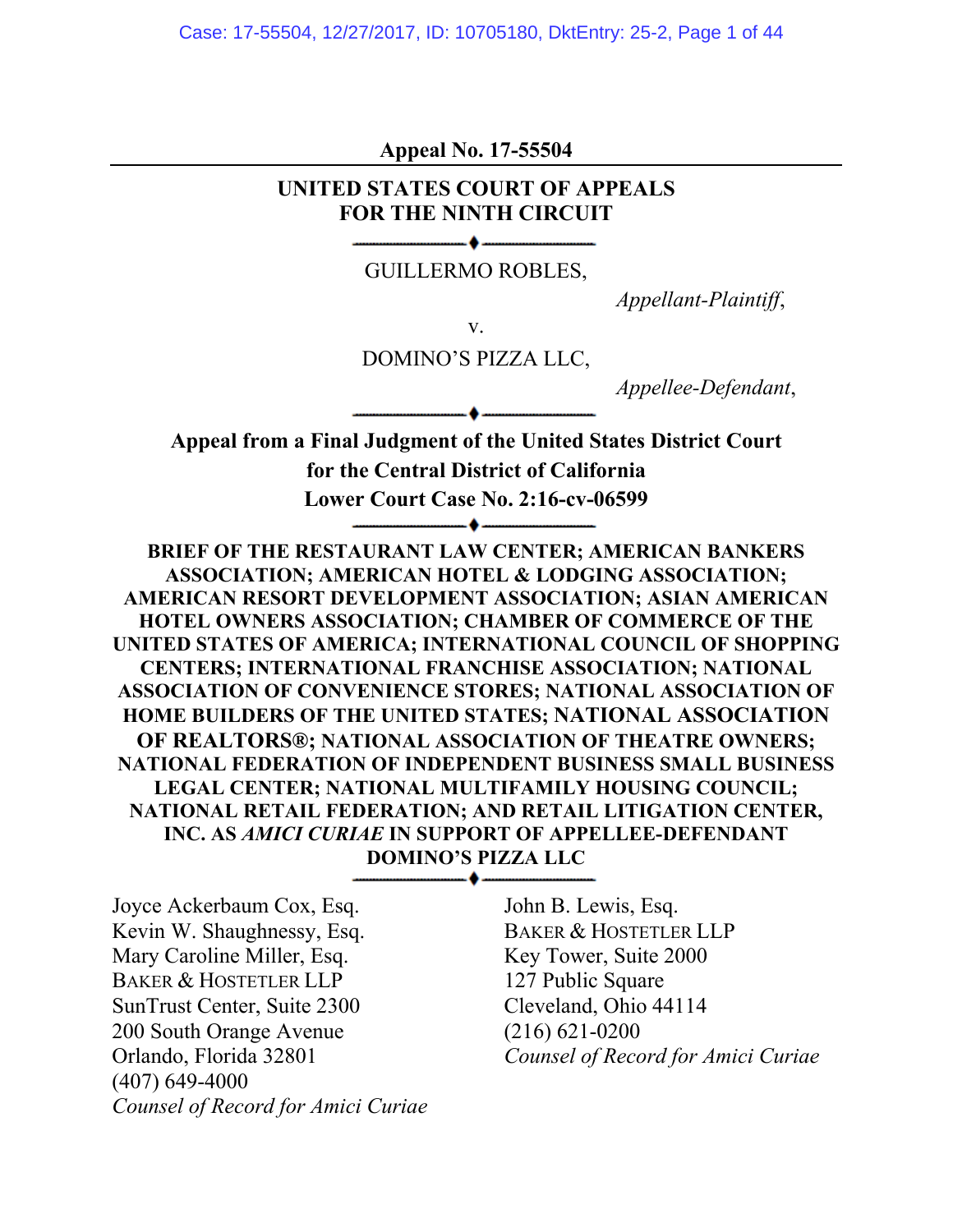#### Case: 17-55504, 12/27/2017, ID: 10705180, DktEntry: 25-2, Page 2 of 44

Angelo I. Amador, Esq. Justin Vermuth, Esq. 2055 L Street, NW ASSOCIATION Washington, D.C. 20036 1201 15th Street, NW (202) 331-5913 Washington, D.C. 20005 *Counsel for Amicus Curiae* (202) 371-6700  *Restaurant Law Center Counsel for Amicus Curiae*

THE RESTAURANT LAW CENTER AMERICAN RESORT DEVELOPMENT  *American Resort Development Association*

Warren Postman, Esq. Christine Mott, Esq. Janet Galeria, Esq. **INTERNATIONAL COUNCIL OF** U.S. CHAMBER LITIGATION CENTER SHOPPING CENTERS 1615 H Street, NW 1221 Avenue of the Americas Washington, D.C. 20062 41st Floor (202) 463-5337 New York, New York 10020 *Counsel for Amicus Curiae* (646) 728-3664  *Chamber of Commerce of the Counsel for Amicus Curiae United States of America International Council of* 

 *Shopping Centers*

Jeffrey B. Augello, Esq. Karen R. Harned, Esq. Felicia Watson, Esq. Elizabeth Milito, Esq. NATIONAL ASSOCIATION OF HOME NATIONAL FEDERATION OF BUILDERS OF THE UNITED STATES INDEPENDENT BUSINESS SMALL 1201 15th Street, NW BUSINESS LEGAL CENTER Washington, D.C. 20005 1201 F Street, NW (202) 266-8490 Washington, D.C. 20004 *Counsel for Amicus Curiae* (202) 406-4443 *National Association of Home Counsel for Amicus Curiae* 

*Builders of the United States* National Federation of Independent  *Business Small Business Legal Center*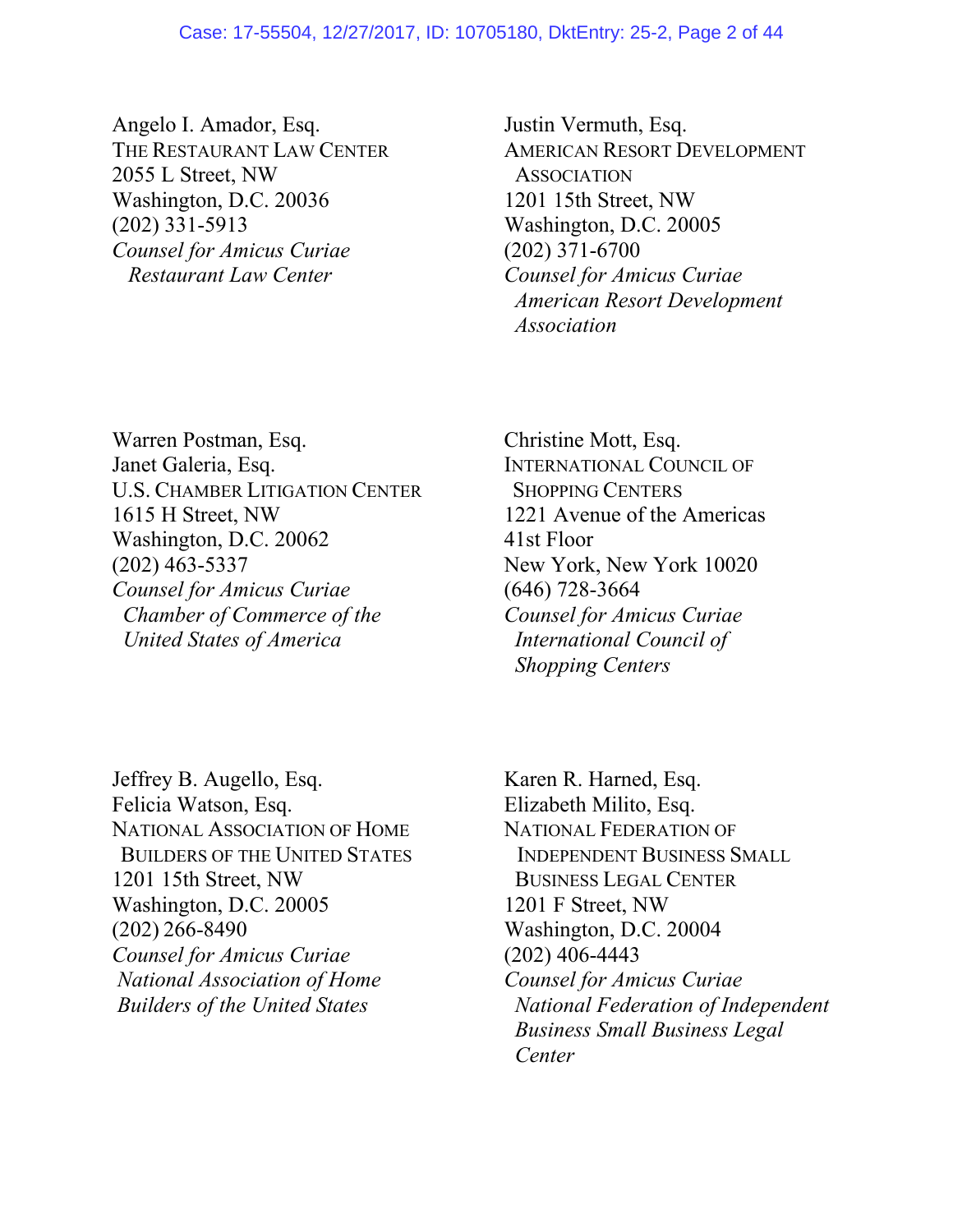Stephanie Martz, Esq. Deborah White, Esq. NATIONAL RETAIL FEDERATION<br>
1101 New York Avenue, NW RETAIL LITIGATION CENTE Washington, D.C. 20005 1700 N. Moore 3250 1700 N. Moore Street Street Street Street Street Street Street Street Street Street Street Street Street Street Street Street Street Street Street Street Street Street Street Stree  $(202)$  626-8106 *Counsel for Amicus Curiae* Arlington, Virginia 22209  *National Retail Federation* (703) 600-2067

RETAIL LITIGATION CENTER, INC.<br>1700 N. Moore Street *Counsel for Amicus Curiae Retail Litigation Center, Inc.*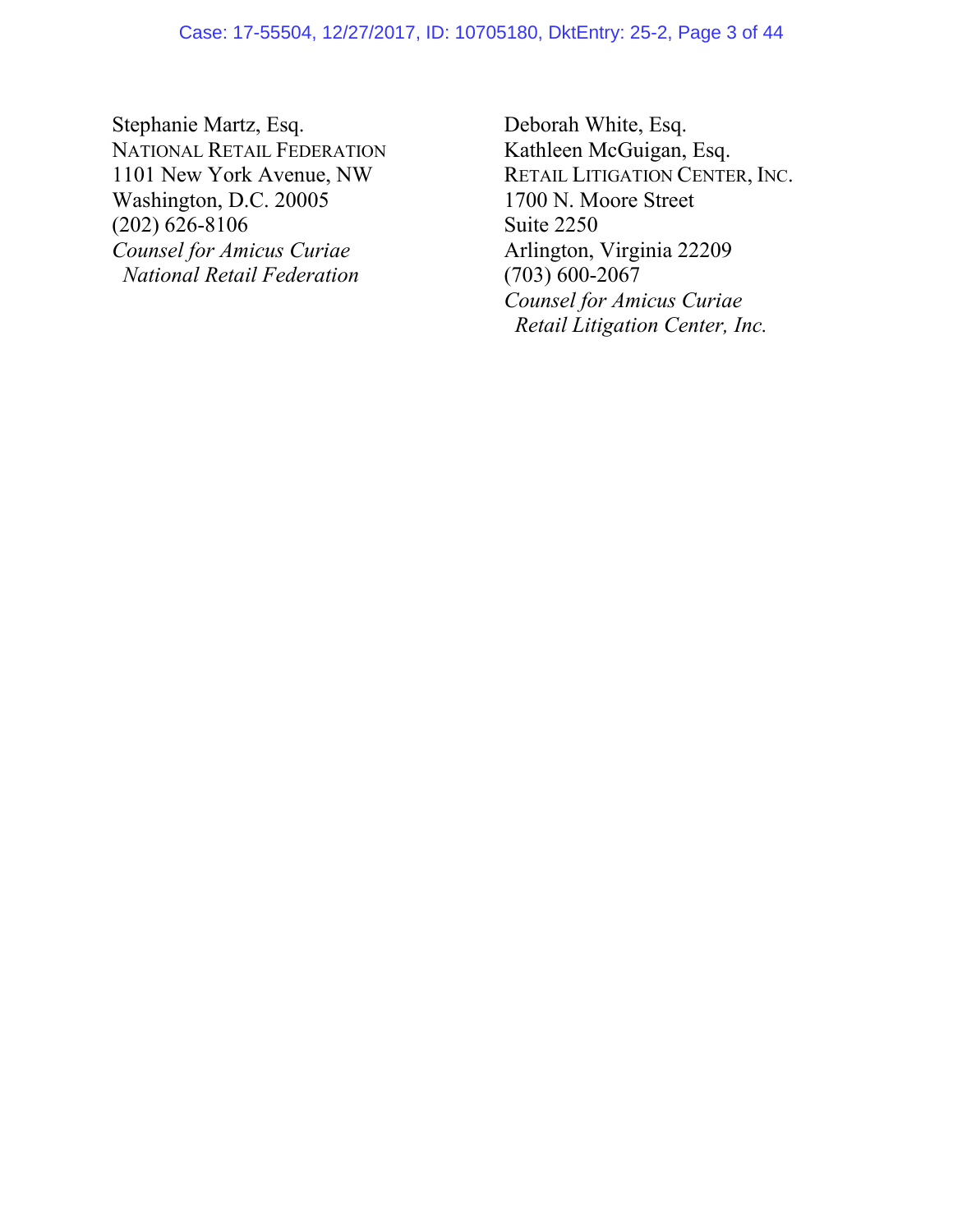# <span id="page-3-0"></span>**Robles v. Domino's Pizza LLC Appeal No. 17-55504**

### **CERTIFICATE OF INTERESTED PERSONS AND CORPORATE DISCLOSURE STATEMENT**

Pursuant to Fed. R. App. P. 26.1, *Amici* disclose the following:

- 1. Ackerbaum Cox, Esq., Joyce
- 2. Amador, Esq., Angelo I.
- 3. American Bankers Association
- 4. American Hotel & Lodging Association
- 5. American Resort Development Association
- 6. Asian American Hotel Owners Association
- 7. Augello, Esq., Jeffrey B.
- 8. Baker & Hostetler LLP
- 9. Chamber of Commerce of the United States of America
- 10. Domino's Pizza LLC
- 11. Galeria, Esq., Janet
- 12. Harned, Esq., Karen R.
- 13. Hurley, Esq., Gregory F.
- 14. International Council of Shopping Centers
- 15. International Franchise Association
- 16. Lewis, Esq., John B.
- 17. Leimkuhler, Esq., Bradley J.
- 18. Manning Law, APC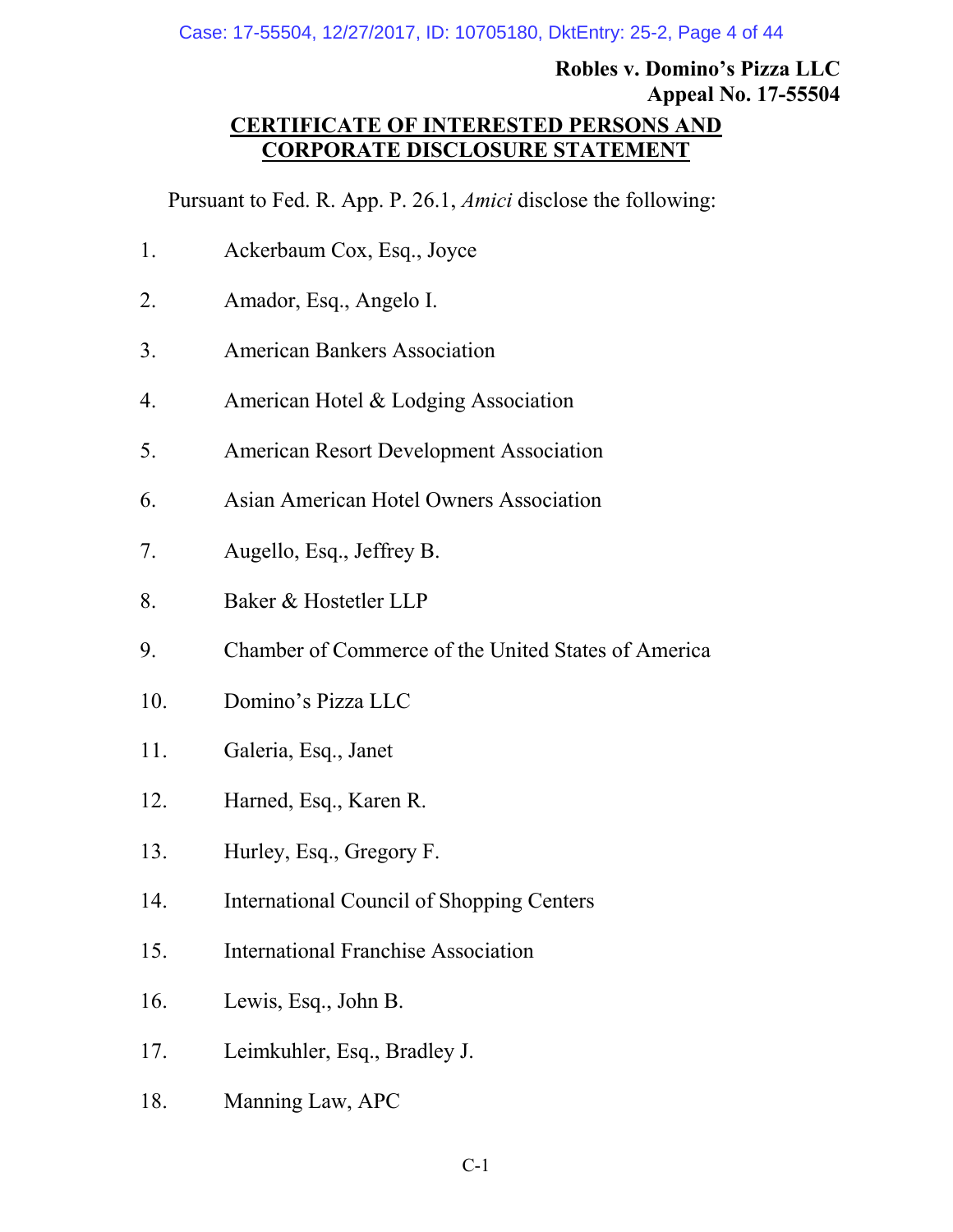#### Case: 17-55504, 12/27/2017, ID: 10705180, DktEntry: 25-2, Page 5 of 44

### **Robles v. Domino's Pizza LLC Appeal No. 17-55504**

- 19. Manning, Jr., Esq., Joseph R.
- 20. Manning, Esq., Michael J.
- 21. Martz, Esq., Stephanie
- 22. McGuigan, Esq., Kathleen
- 23. Milito, Esq., Elizabeth
- 24. Miller, Esq., Mary Caroline
- 25. Mott, Esq., Christine
- 26. National Association of Convenience Stores
- 27. National Association of Home Builders of the United States
- 28. National Association of Realtors
- 29. National Association of Theatre Owners
- 30. National Federation of Independent Business Small Business Legal Center
- 31. National Multifamily Housing Council
- 32. National Retail Federation
- 33. Postman, Esq., Warren
- 34. Restaurant Law Center
- 35. Robles, Guillermo
- 36. Retail Litigation Center, Inc.
- 37. Shaughnessy, Esq., Kevin W.
- 38. Sheppard, Mullin, Richter & Hampton LLP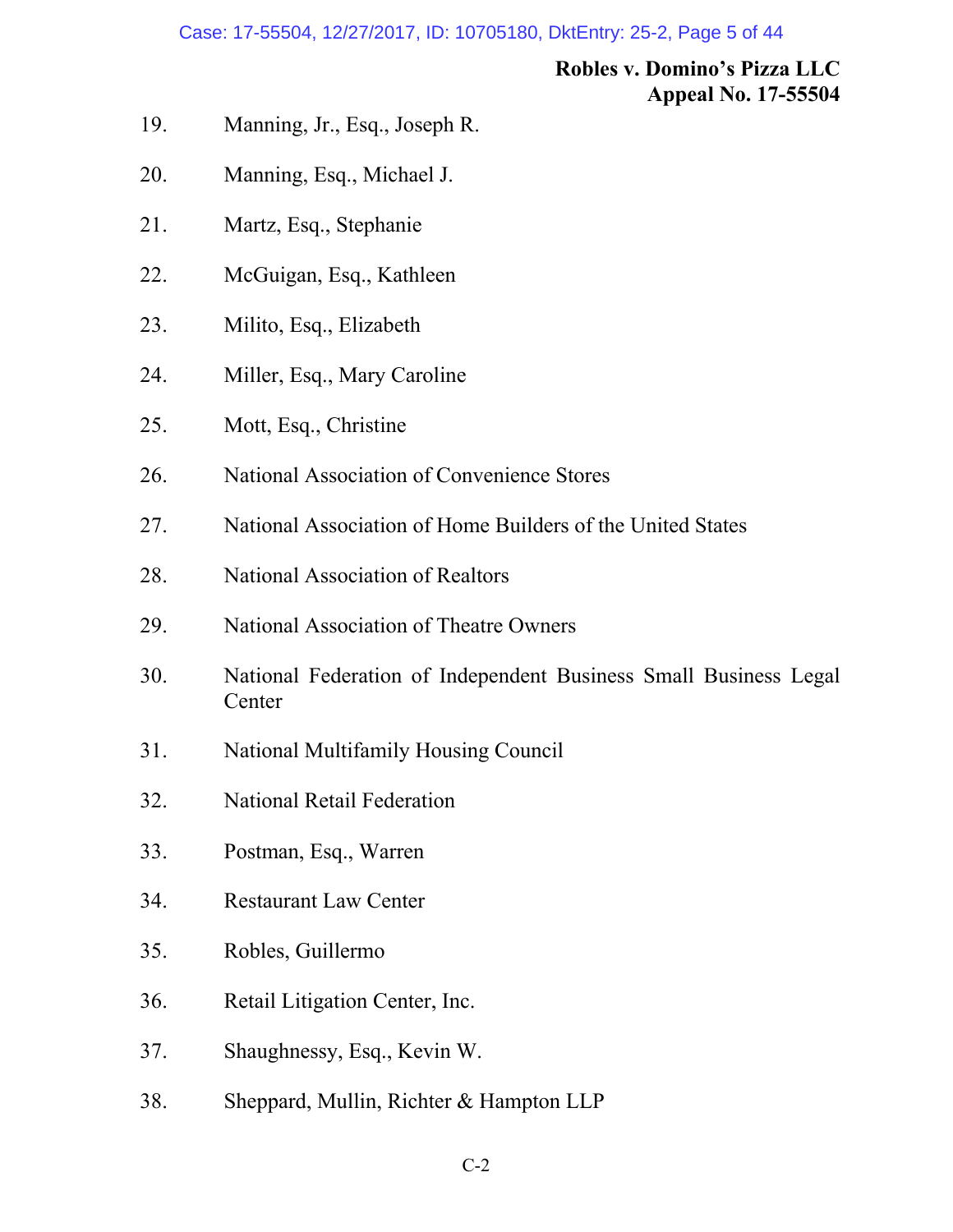Case: 17-55504, 12/27/2017, ID: 10705180, DktEntry: 25-2, Page 6 of 44

## **Robles v. Domino's Pizza LLC Appeal No. 17-55504**

- 39. Vermuth, Esq., Justin
- 40. Watson, Esq., Felicia
- 41. White, Esq., Deborah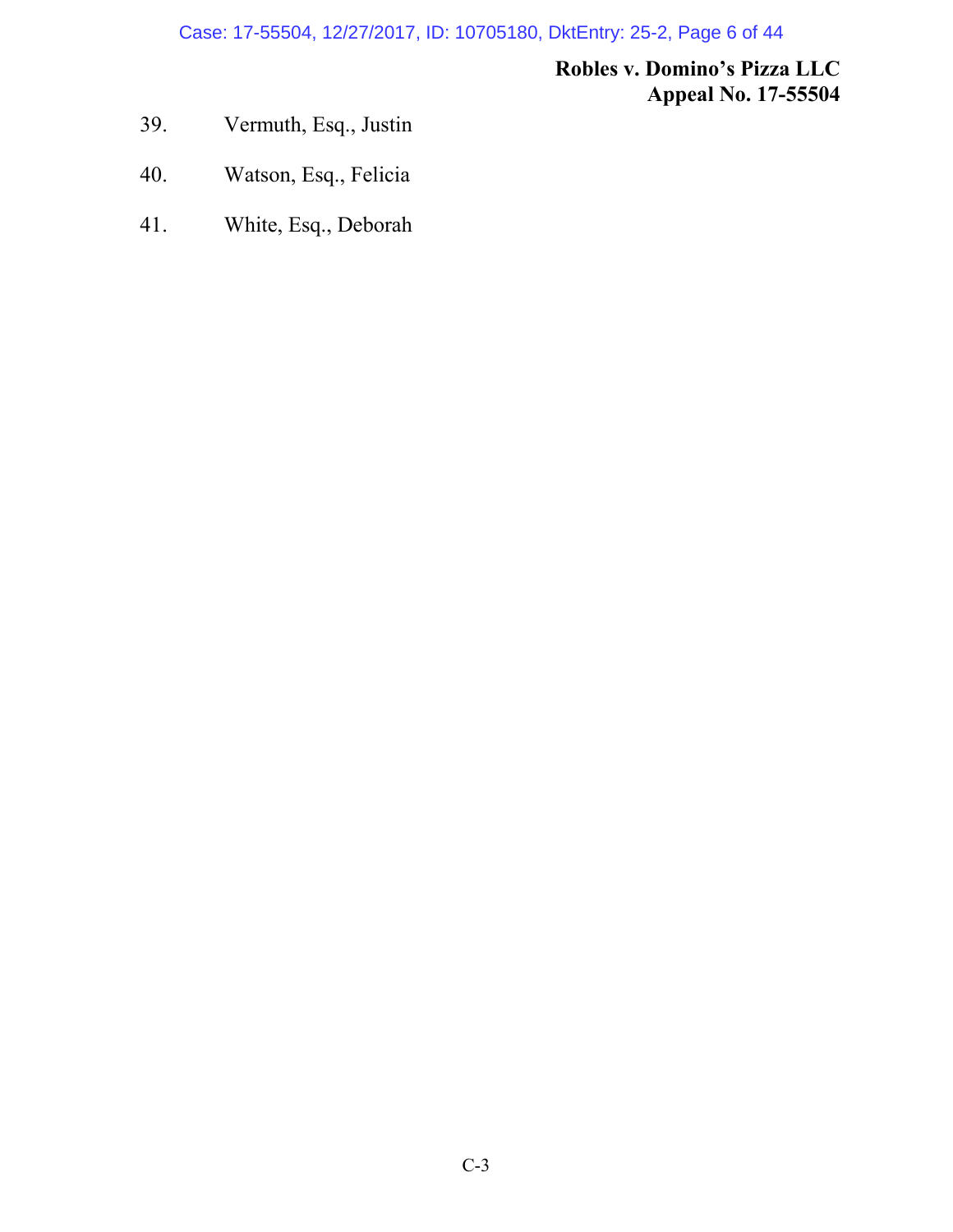# <span id="page-6-0"></span>**TABLE OF CONTENTS**

|     |           | CERTIFICATE OF INTERESTED PERSONS AND CORPORATE                                                                                                                                                                        |
|-----|-----------|------------------------------------------------------------------------------------------------------------------------------------------------------------------------------------------------------------------------|
|     |           |                                                                                                                                                                                                                        |
|     |           |                                                                                                                                                                                                                        |
|     |           |                                                                                                                                                                                                                        |
|     |           |                                                                                                                                                                                                                        |
|     |           |                                                                                                                                                                                                                        |
|     |           |                                                                                                                                                                                                                        |
|     |           |                                                                                                                                                                                                                        |
| I.  |           | By Extending Title III To Websites, Courts Ignore The Statutory Language<br>of Title III And Create A Patchwork Of Inconsistent Exposure To Liability                                                                  |
|     | A.        | Under The Statutory Language Of Title III, Websites Are Not                                                                                                                                                            |
|     | <b>B.</b> | Courts Use A Variety Of Inconsistent Legal Analyses To Expand<br>Title III's Coverage To Include Websites, Creating Uncertain                                                                                          |
|     |           | 1.                                                                                                                                                                                                                     |
|     |           | 2.                                                                                                                                                                                                                     |
|     |           | 3.                                                                                                                                                                                                                     |
| II. |           | To the Extent That Websites Are Places Of Public Accommodation Under<br>Title III, Requiring Businesses To Comply With Nonexistent "Guidelines"<br>Violates Basic Principles Of Administrative Law And Due Process  17 |
|     | A.        | The Department Of Justice Has Not Yet Implemented Guidelines<br>Addressing Website Accessibility For Private Businesses17                                                                                              |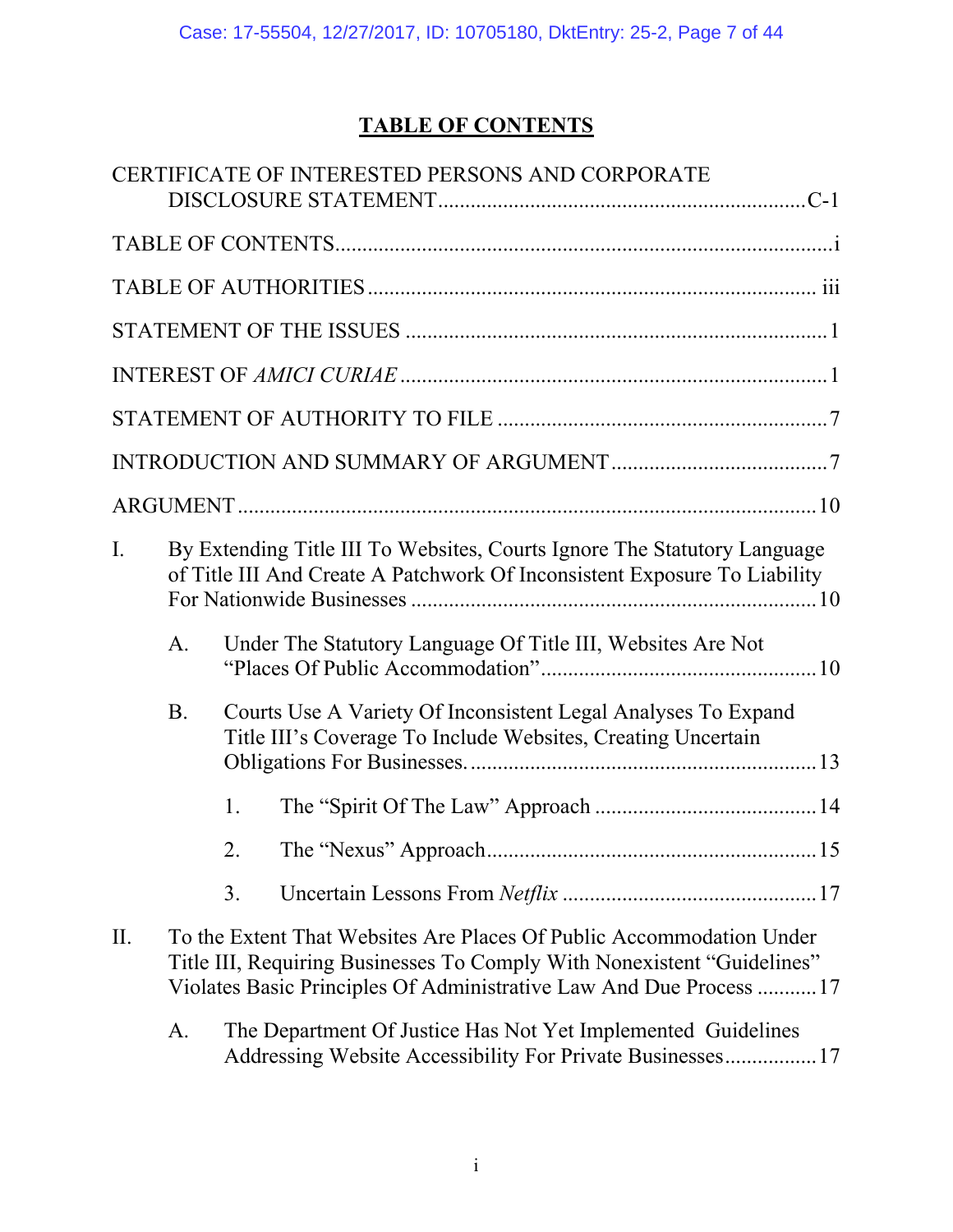|      | <b>B.</b>   | The Web Content Accessibility Guidelines Do Not Have The                                                                                          | 21 |
|------|-------------|---------------------------------------------------------------------------------------------------------------------------------------------------|----|
|      | $C_{\cdot}$ | Non-Binding Private Sector Accessibility "Recommendations" Do<br>Not Set Clearly Defined Accessibility Standards23                                |    |
| III. |             | Given The Lack Of Established Guidance In This Field, Dismissal Of<br>Website Accessibility Litigation Under The Primary Jurisdiction Doctrine Is |    |
|      |             |                                                                                                                                                   |    |
|      |             | CERTIFICATE OF COMPLIANCE WITH TYPE-VOLUME LIMIT 31                                                                                               |    |
|      |             |                                                                                                                                                   | 32 |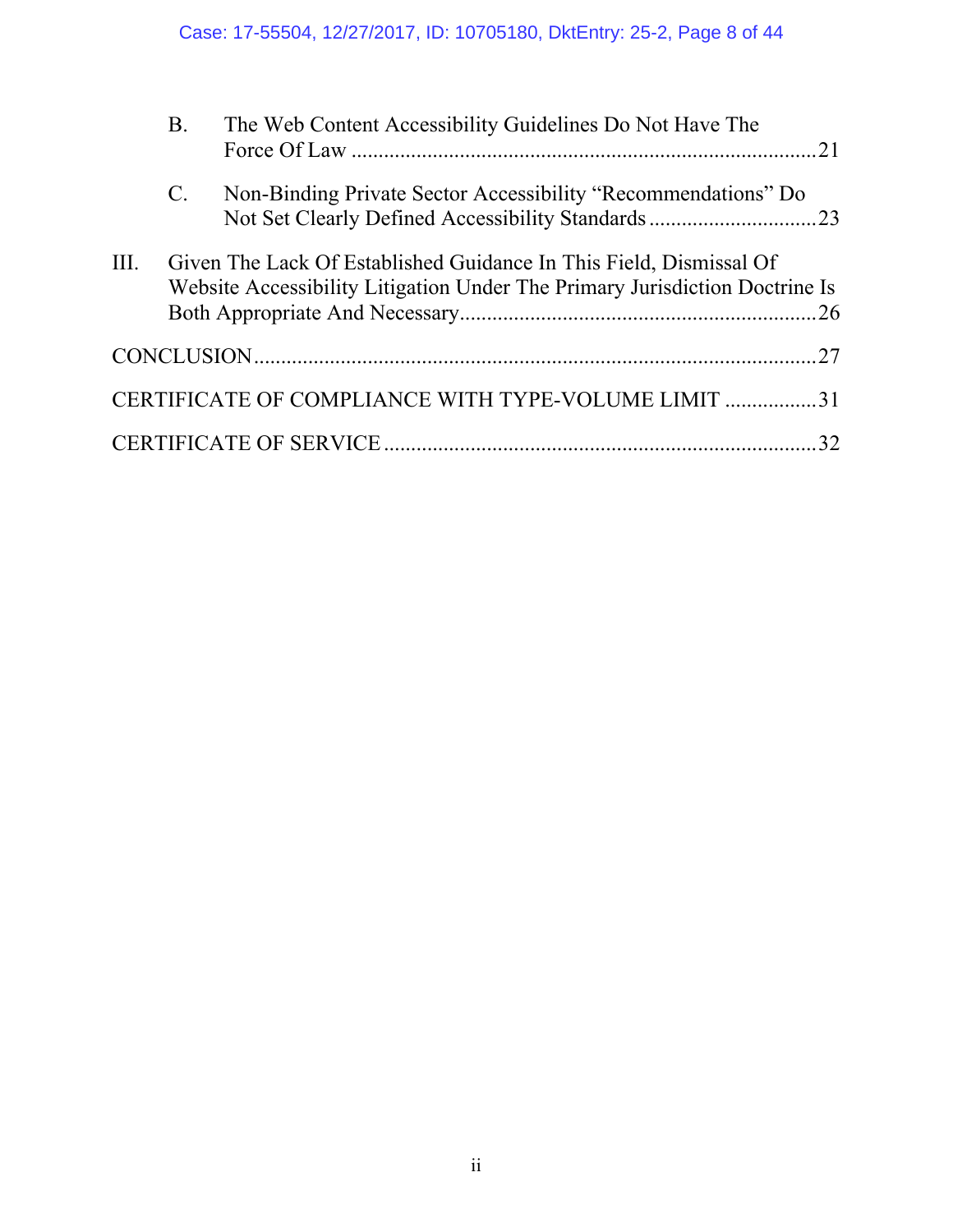# **TABLE OF AUTHORITIES**

# **Page(s)**

# **Cases**

| Access Now, Inc. v. Sw. Airlines, Co.,                                                                   |
|----------------------------------------------------------------------------------------------------------|
| Alaska Prof'l Hunters Ass'n, Inc. v. F.A.A.,                                                             |
| Carparts Distribution Ctr., Inc. v. Auto. Wholesaler's Ass'n of New<br>England, Inc.,                    |
| Christensen v. Harris Cty.,                                                                              |
| Christopher v. SmithKline Beecham Corp.,                                                                 |
| Clark v. Time Warner Cable,                                                                              |
| Cullen v. Netflix,                                                                                       |
| Doe v. Mutual Omaha Ins. Co.,                                                                            |
| Earll v. eBay, Inc.,<br>No. 5:11-cv-00262, 2011 WL 3955485 (N.D. Cal. Sept. 7, 2011)13                   |
| Ford v. Schering-Plough Corp.,                                                                           |
| Gomez v. Bang & Olufsen Am., Inc.,<br>No. 1:16-cv-23801, 2017 WL 1957182 (S.D. Fla. Feb. 2, 2017) 13, 15 |
| Grayned v. City of Rockford,                                                                             |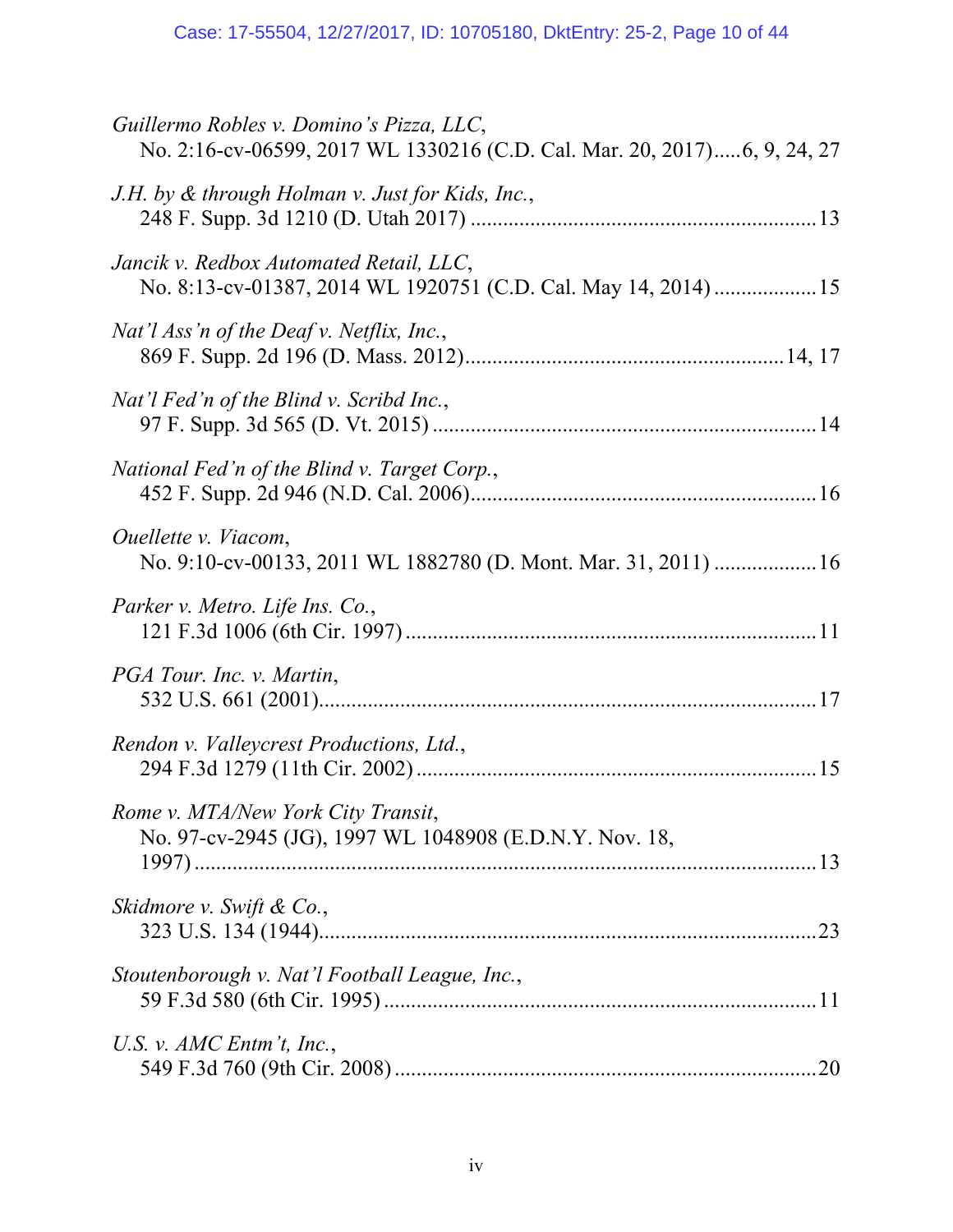| United States v. Nat'l Amusements, Inc.,                                                                                                                                |
|-------------------------------------------------------------------------------------------------------------------------------------------------------------------------|
| Weyer v. Twentieth Century Fox Film Corp.,                                                                                                                              |
| Young v. Facebook,                                                                                                                                                      |
| <b>Federal Statutes</b>                                                                                                                                                 |
|                                                                                                                                                                         |
|                                                                                                                                                                         |
|                                                                                                                                                                         |
| <b>Regulations</b>                                                                                                                                                      |
|                                                                                                                                                                         |
|                                                                                                                                                                         |
|                                                                                                                                                                         |
| <b>Other Authorities</b>                                                                                                                                                |
| 2.1: W3C Working Draft 07 December 2017, WWW.W3.ORG,<br>https://www.w3.org/TR/WCAG21/ (last visited December 19,<br>25                                                  |
| About W3C, WWW.W3.ORG https://www.w3.org/Consortium/ (last                                                                                                              |
| MERRIAM-WEBSTER.COM, https://www.merriam-<br>webster.com/dictionary/place (last visited November 30, 2017)10                                                            |
| Nondiscrimination on the Basis of Disability; Accessibility of Web<br>Information and Services of Public Accommodations, 75 Fed. Reg.                                   |
| Technical Assistance Manual Covering Public Accommodations and<br>Commercial Facilities, ADA.GOV,<br>https://www.ada.gov/taman3.html (last visited December 19, 2017)11 |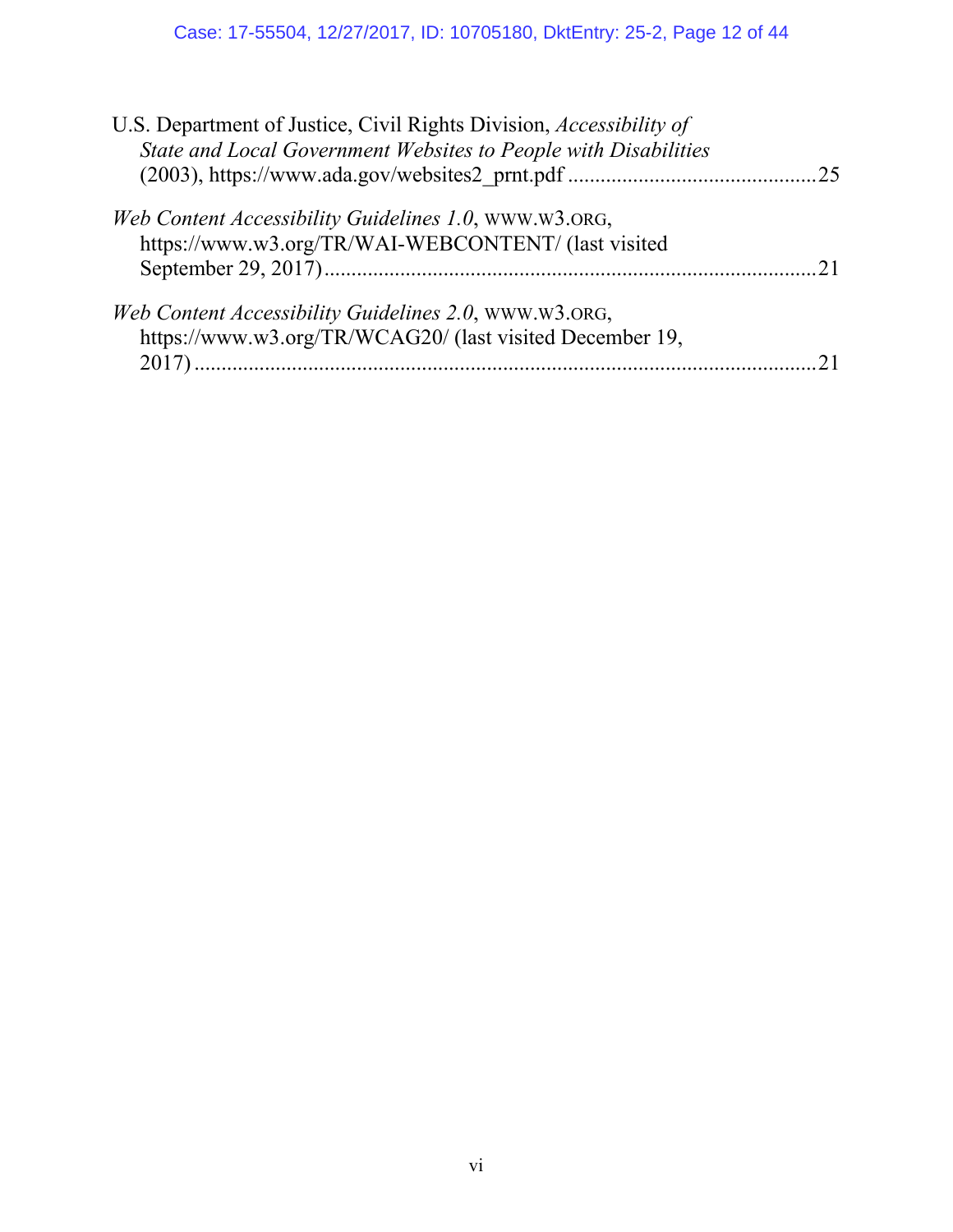#### <span id="page-12-0"></span>**STATEMENT OF THE ISSUES**

1. Whether Internet websites are places of public accommodation under Title III of the Americans With Disabilities Act.

2. Whether requiring businesses to comply with nonexistent regulations and non-binding private sector guidelines violates basic principles of administrative law and due process.

3. Whether the Web Content Accessibility Guidelines have the force of law or deserve any judicial deference.

4. Whether application of the primary jurisdiction doctrine is appropriate and/or necessary to resolve the current quagmire of website accessibility litigation.

### <span id="page-12-1"></span>**INTEREST OF** *AMICI CURIAE*

The **Restaurant Law Center** (the "Law Center") is a public policy organization affiliated with the National Restaurant Association, the largest foodservice trade association in the world. The industry is comprised of over one million restaurants and foodservice outlets employing 15 million people.

The **American Bankers Association** (the "ABA") is the principal national trade association of the financial services industry in the United States. The ABA is the voice for the nation's \$13 trillion banking industry and its millions of employees.

The **American Hotel and Lodging Association** ("AHLA") is the sole national association representing all segments of the United States lodging industry,

1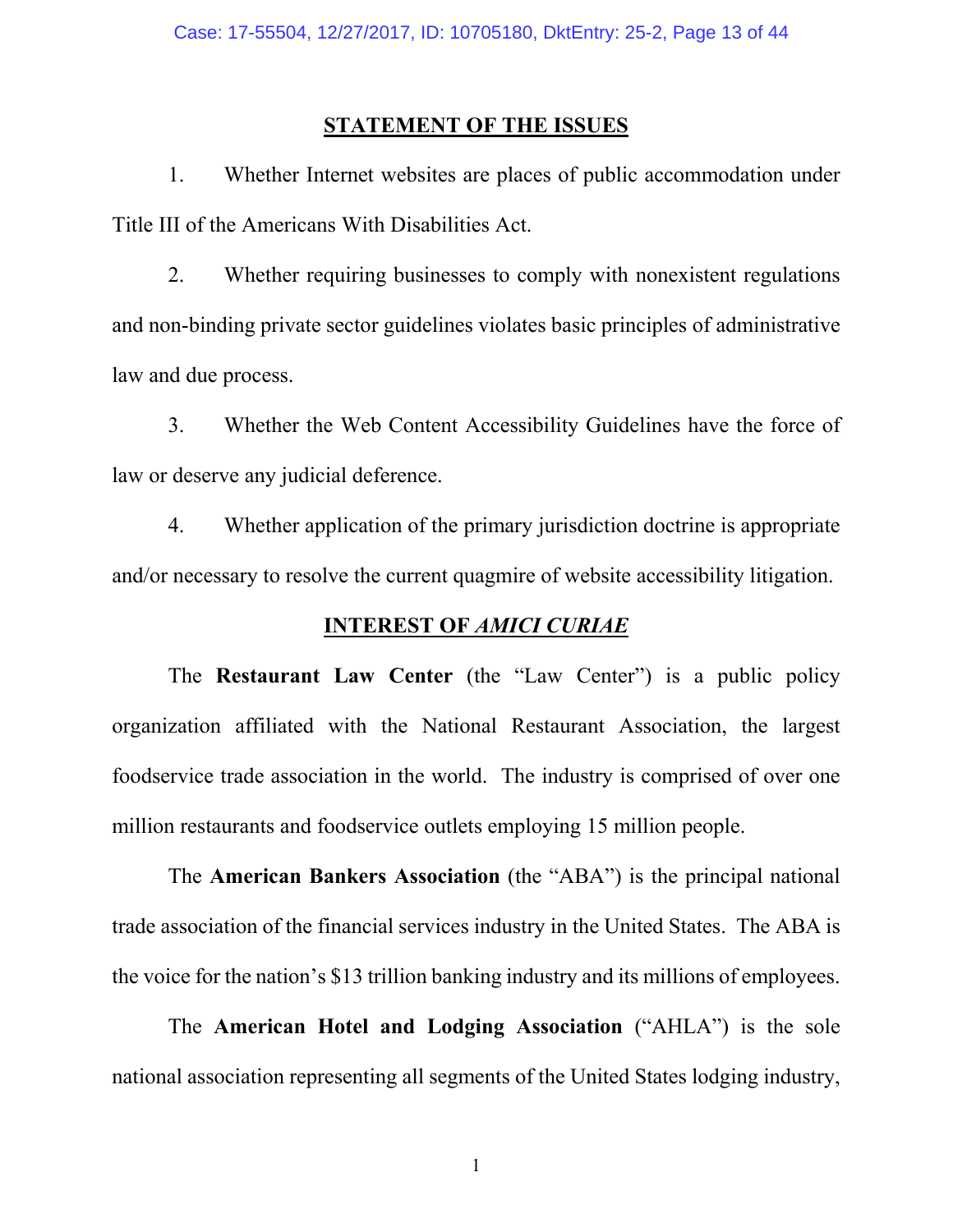including iconic global brands, hotel owners, REITs, franchisees, management companies, independent properties, bed and breakfasts, and hotel associations.

The **American Resort Development Association** ("ARDA") is the nonprofit trade association representing the interests of the time-share and vacation ownership industries. ARDA represents more than 700 time-share development and related service corporations.

The **Asian American Hotel Owners Association** ("AAHOA") is the largest association of hotel owners in the world. Representing more than 16,500 members nationwide, AAHOA members own 22,000 properties – nearly one out of two hotels in the United States.

The **Chamber of Commerce of the United States of America** (the "Chamber") is the world's largest business federation. It represents 300,000 direct members and indirectly represents the interests of over three million companies and professional organizations of every size, in every industry, and from every region of the country.

The **International Council of Shopping Centers**("ICSC") is the global trade association of the shopping center industry. Its more than 70,000 members in over 100 countries include shopping center owners, developers, managers, investors, retailers, and brokers.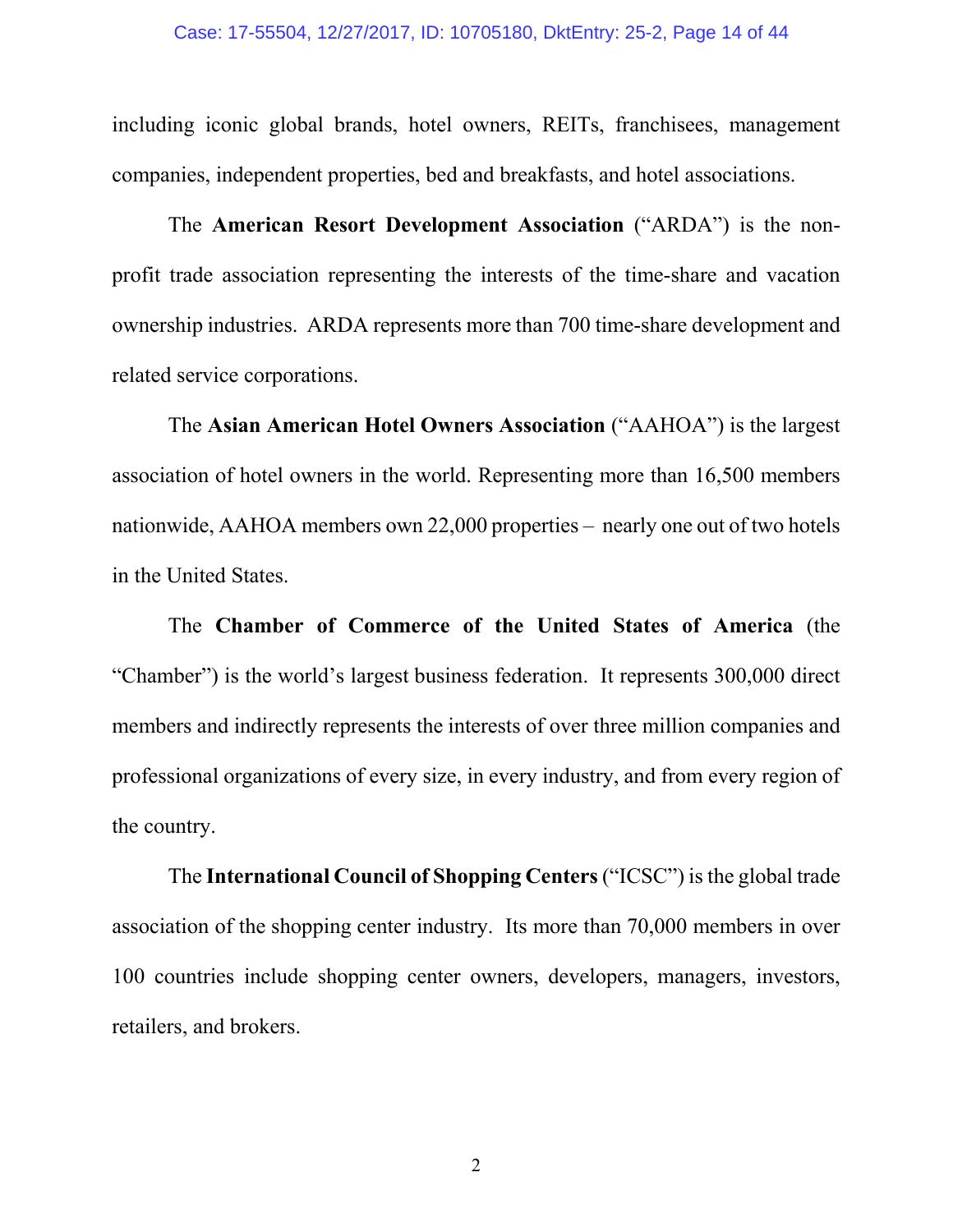The **International Franchise Association** ("IFA") is the largest trade association in the world dedicated to the entire franchise industry. Its membership spans more than 300 different industries and includes more than 733,000 franchise establishments.

The **National Association of Convenience Stores** ("NACS") is an international trade association that represents both the convenience and fuel retailing industries, with more than 2,200 retail and 1,800 supplier company members.

The **National Association of Home Builders of the United States** ("NAHB") represents over 140,000 builder and associate members throughout the United States, including individuals and firms that construct and supply singlefamily homes, apartments, condominium, commercial, and industrial properties, as well as land developers and remodelers.

The **National Association of REALTORS®** ("NAR") represents residential and commercial brokers, salespeople, property managers, appraisers, counselors, and others engaged in all aspects of the real estate industry. NAR's constituents include approximately 1100 local and 52 state associations of REALTORS®.

The **National Association of Theatre Owners** ("NATO") is the national trade association of the motion picture theater industry. Its membership, which includes the world's largest theater chains as well as numerous independent theaters, operates over 33,000 motion picture screens located in all 50 states.

3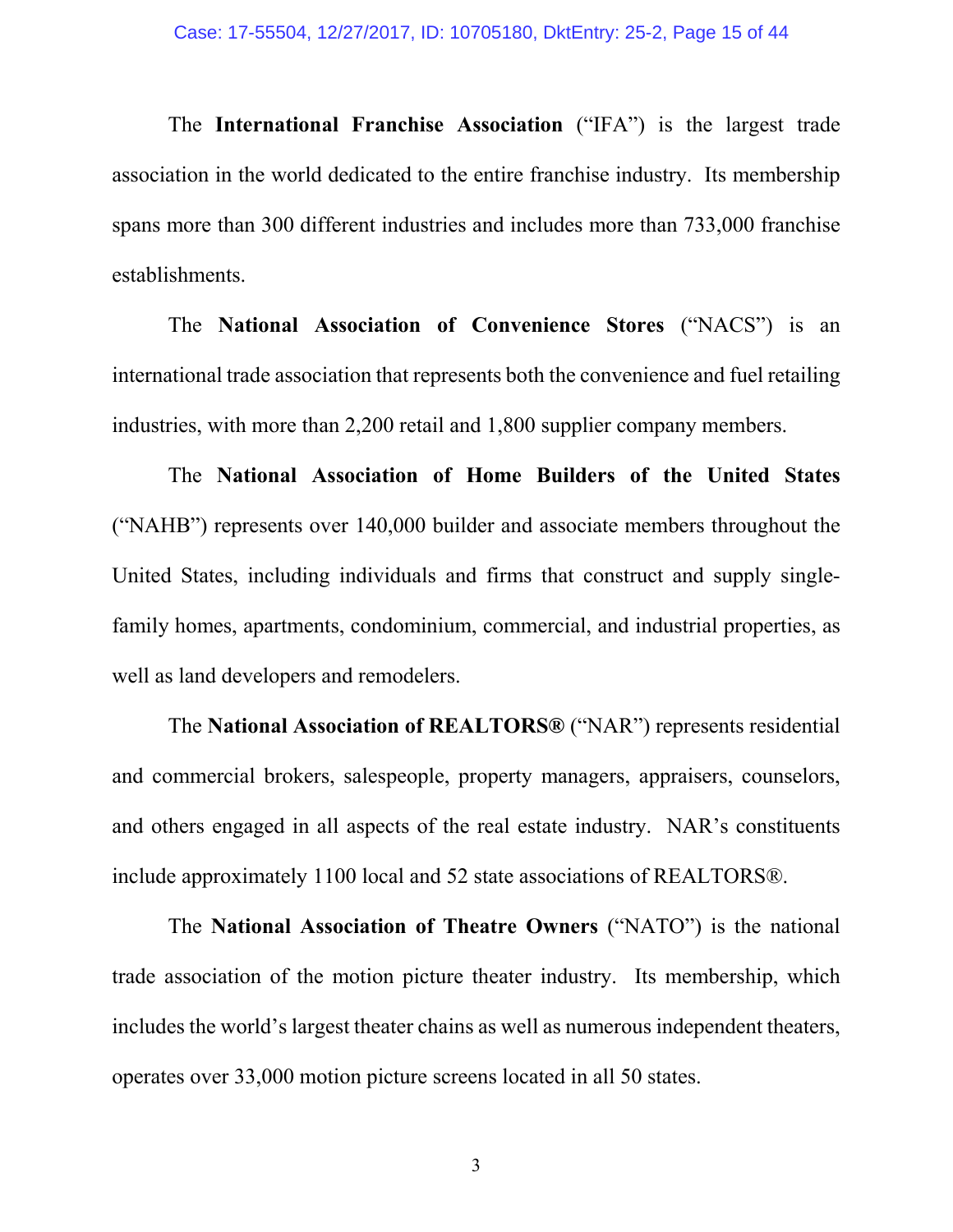The **National Federation of Independent Business Small Business Legal Center** (the "NFIB") is a nonprofit, public interest law firm established to provide legal resources and be the voice for small businesses in the nation's courts through representation on issues affecting small businesses.

The **National Multifamily Housing Council** ("NMHC") is the leadership of the trillion-dollar apartment industry. NMHC unites the prominent owners, managers, and developers who help create thriving communities by providing apartment homes for 35 million Americans.

The **National Retail Federation** ("NRF") is the world's largest retail trade association, representing discount and department stores, home goods and specialty stores, Main Street merchants, grocers, wholesalers, chain restaurants, and Internet retailers from the United States and more than 45 countries.

The **Retail Litigation Center, Inc.** (the "RLC") is a public policy organization whose members include many of the country's largest and most innovative retailers. The RLC's members employ millions of people, provide goods and services to tens of millions more, and account for tens of billions of dollars in annual sales.

Many of *Amici's* members operate websites in conjunction with their businesses. The members utilize these websites in a variety of ways and for a host of different reasons. Some websites simply provide information about a business'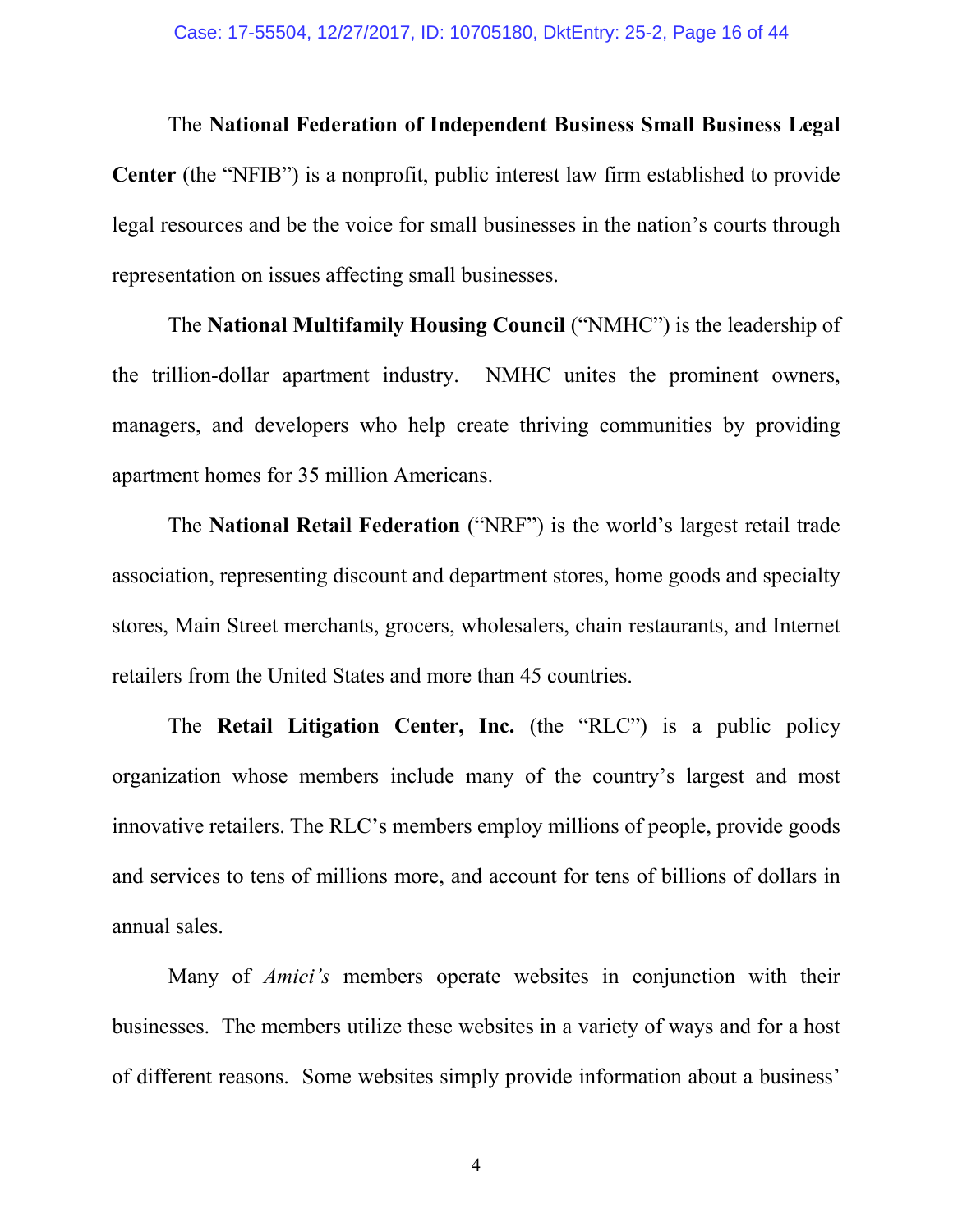#### Case: 17-55504, 12/27/2017, ID: 10705180, DktEntry: 25-2, Page 17 of 44

location and hours of operation and, in doing so, only reiterate information available elsewhere (i.e., by calling the business or visiting in person). Other websites function more as advertisements, mirroring ads printed in newspapers or catalogues or shown on television. Still other websites are more interactive in nature, allowing visitors to purchase products or services online, submit questions to customer service departments, or communicate with fellow visitors on discussion forums. Some of these websites are static, whereas others change constantly. Moreover, many of these websites include content created and controlled by (or links to content created and controlled by) third parties like Google, YouTube, and Facebook. In sum, the websites operated by *Amici's* members are diverse in both form and functionality.

*Amici's* members endeavor to maintain their websites in keeping with all laws and regulations governing website form and functionality. Under the current legal landscape, however, there is great uncertainty regarding whether or under what circumstances Title III of the Americans With Disabilities Act ("Title III" or the "ADA") regulates commercial websites. Adding to this uncertainty is the fact that the Department of Justice (the "DOJ") has promulgated *no* guidance establishing the contours of website accessibility or otherwise indicating what measures businesses must take to ensure that their websites meet any supposed accessibility requirements that may exist under Title III.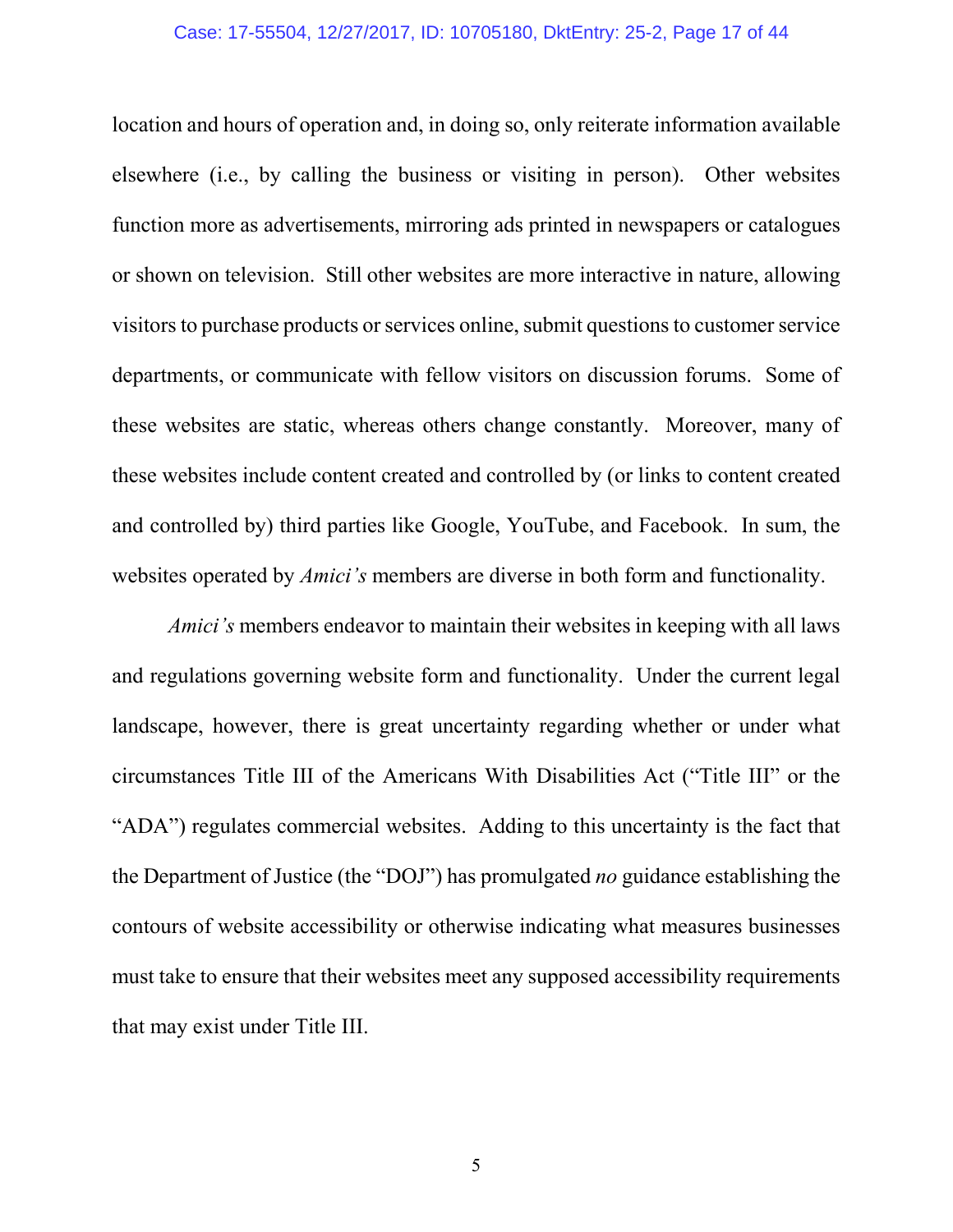<span id="page-17-0"></span>In *Guillermo Robles v. Domino's Pizza, LLC*, No. 2:16-cv-06599, 2017 WL 1330216, at \*1 (C.D. Cal. Mar. 20, 2017), the United States District Court for the Central District of California recognized the impossible situation businesses now face in determining their obligations under Title III and consequently dismissed a website accessibility case under the primary jurisdiction doctrine. In doing so, the lower court provided businesses with a sense of much-needed security that, at least in the Central District of California, they will not be required to conform to nonexistent website accessibility standards.

The disabled community, including those with visual impairments, are valued customers and stakeholders of *Amici*. Together, *Amici* strongly support the goals of Title III. However, if this Court overturns the lower court's decision at issue on this appeal, *Amici's* members will be forced to do the impossible and attempt to "comply" with nonexistent, undefined, and potentially ever-changing "standards" for website accessibility. This uncertainty only spawns unproductive litigation that, at best, results in ad hoc solutions. *Amici* have a strong interest in preventing such result.

 As many of *Amici's* members are in the process of improving the accessibility of their websites while simultaneously facing an onslaught of lawsuits attacking such accessibility, *Amici* possess unique insight regarding the realities of website accessibility litigation and website modification efforts. With this interest

6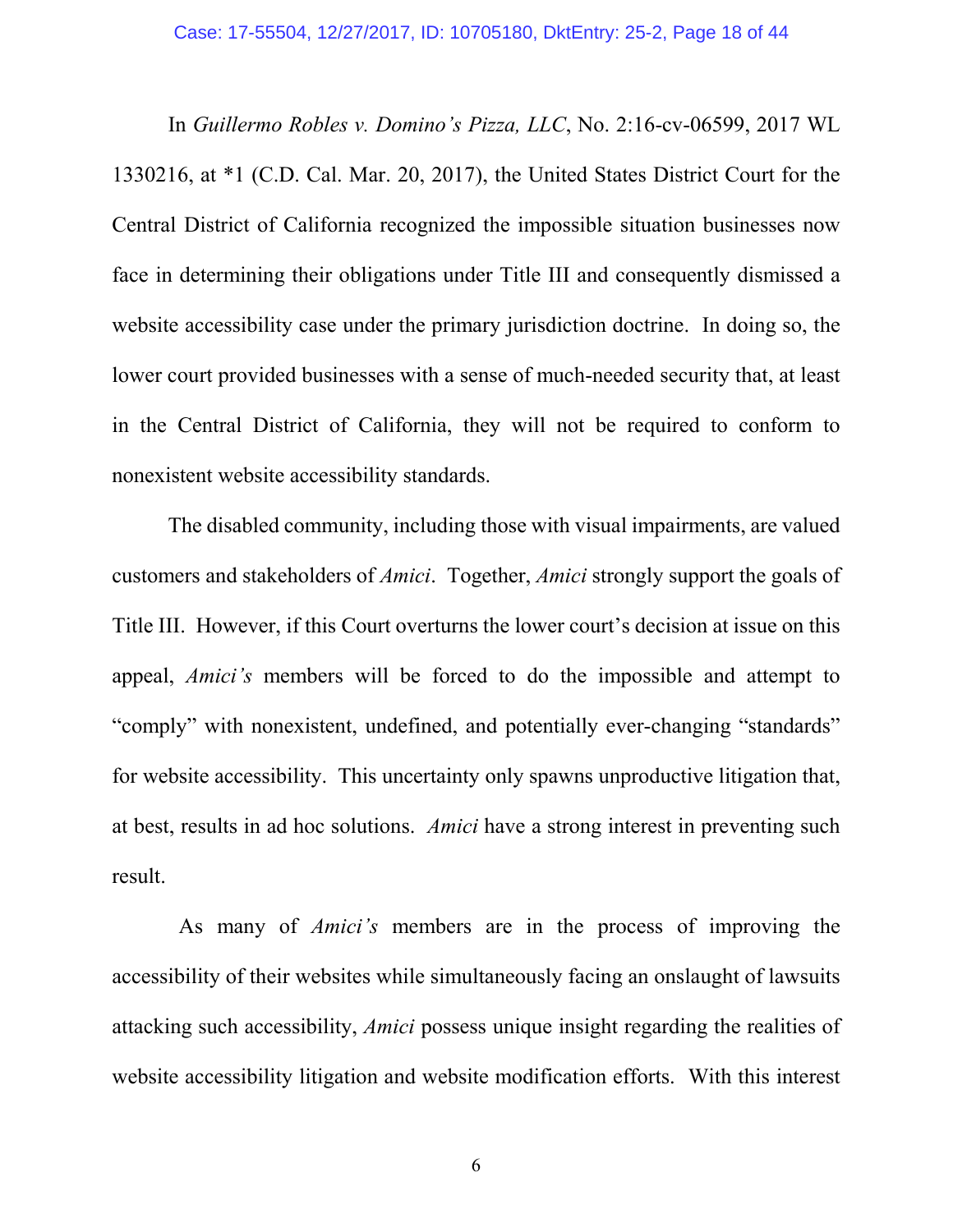and insight, *Amici* submit this Brief to aid the Court in its consideration of the important questions at issue in this appeal.

#### <span id="page-18-0"></span>**STATEMENT OF AUTHORITY TO FILE**

*Amici* have prepared this Brief in Support of the Appellee-Defendant, Domino's Pizza LLC ("Domino's"). This Brief accompanies *Amici's* Motion for Leave to Participate as *Amici Curiae*, in which *Amici* seek this Court's permission to file the present Brief.

This Brief was not authored, in whole or in part, by counsel for either Party, nor did any Party, counsel for any Party, or any person other than *Amici*, their counsel, or their members contribute money intended to fund this Brief's preparation or submission.

#### <span id="page-18-1"></span>**INTRODUCTION AND SUMMARY OF ARGUMENT**

In recent years, the business community has faced a deluge of lawsuits, including the Complaint filed by Appellant-Plaintiff, Guillermo Robles ("Robles"), attacking the accessibility of companies' websites. Despite the sheer volume of these lawsuits, the various individual complaints filed are nearly identical in substance. Each complaint alleges that defendant-businesses' websites are "inaccessible" to blind and visually impaired individuals. Consequently, these complaints allege that businesses have denied disabled individuals "full and equal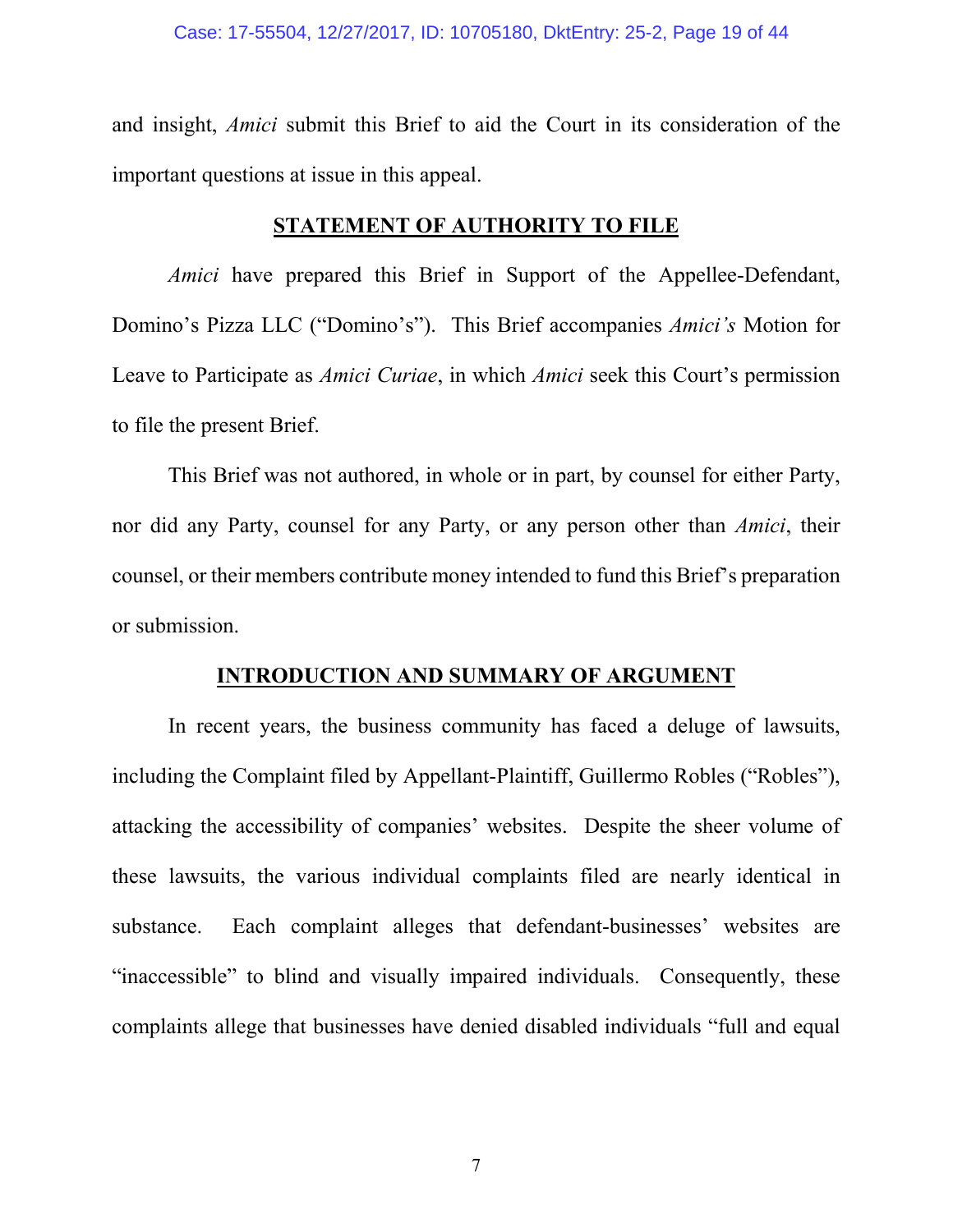access" to the goods and services of a "place of public accommodation" in violation of Title III.

Historically, and consistent with the statutory language of the ADA, claims under Title III have been limited to those directly related to *physical* places of public accommodation. Despite this limitation, various courts across the country have begun expanding Title III's application to non-physical "spaces" like websites. In doing so, these courts have established a variety of inconsistent standards imposing often shifting and unpredictable obligations on businesses. As a result, it is becoming increasingly difficult for businesses to determine, with any sort of meaningful finality, whether their websites fall within Title III's purview.

Adding to this uncertainty is the fact that these courts have failed to point to any discernable or clearly-defined regulations or other guidelines governing website accessibility. In truth, no binding standards exist. As a result, it is impossible for businesses to know how to ensure their websites meet whatever obligations – if any – are required by Title III. Businesses can try, as many have, to modify their websites in good faith to increase access for the disabled, but the lack of definitive regulations and agency guidance means that there is no clear path to or safe haven for compliance. This uncertainty not only violates basic principles of administrative law, but also contravenes fundamental notions of due process, as no definitive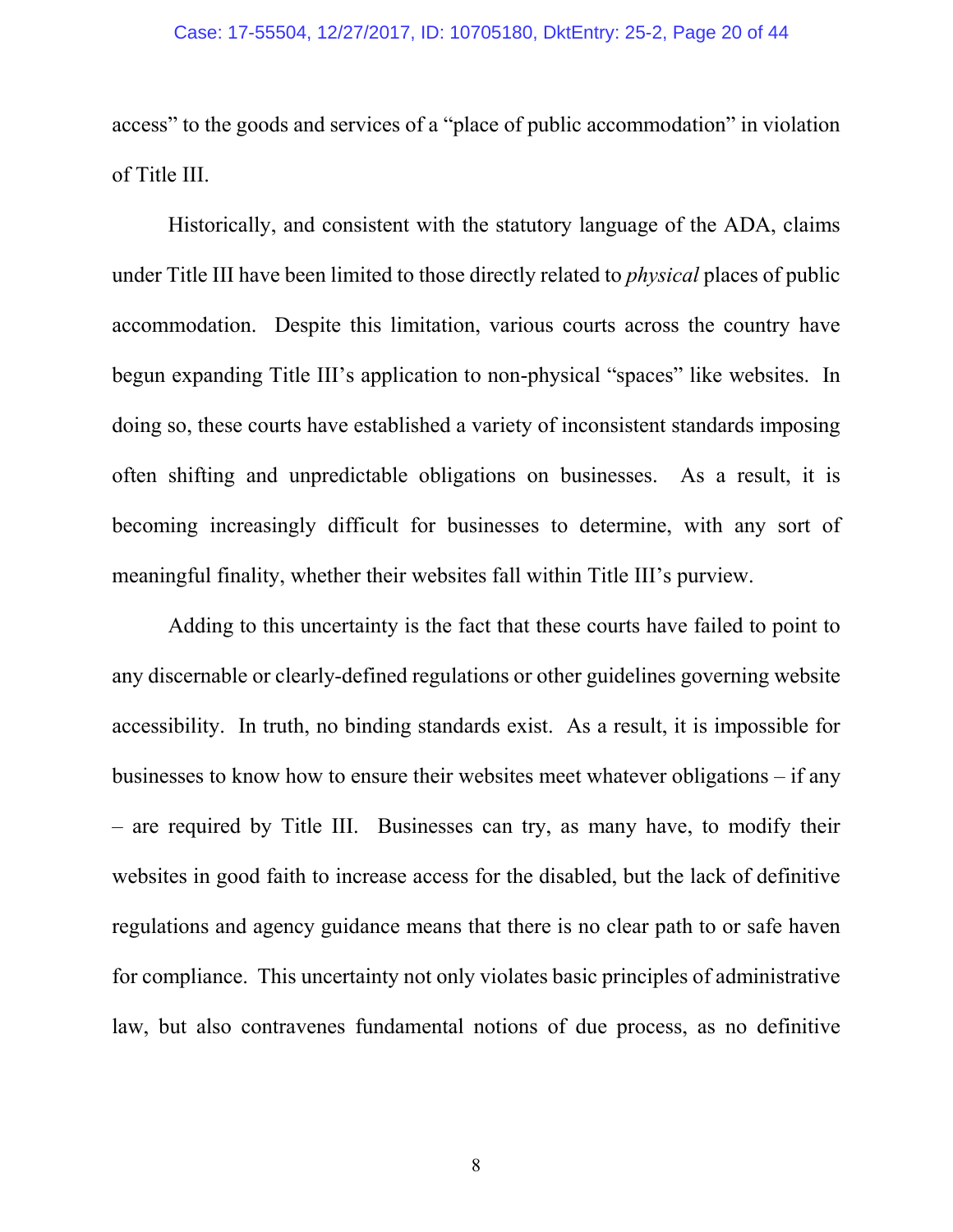#### Case: 17-55504, 12/27/2017, ID: 10705180, DktEntry: 25-2, Page 21 of 44

guidance makes clear whether Title III applies to websites or, if so, instructs businesses how to institute and operate ADA-compliant websites.

<span id="page-20-0"></span>The lower court's decision in *Robles*, in which the Central District of California dismissed a website accessibility lawsuit pursuant to the primary jurisdiction doctrine, explicitly recognizes the uncertainties businesses face in attempting to determine their legal obligations under Title III. In refusing to allow Robles' case to move forward in the absence of specific and enforceable accessibility guidelines, the court provided Domino's (and other businesses) with a much-needed sense of security amidst an otherwise uncertain legal landscape. Moreover, by "calling upon Congress, the Attorney General, and the Department of Justice to take action to set minimum web accessibility standards for the benefit of the disabled community, Title III, and the judiciary," the Central District of California has put the Title III law-making power back in the hands of those responsible for defining the contours of Title III. *Id.* at \*9. In doing so, the lower court took an important step toward resolving the relentless onslaught of current website accessibility litigation. Until Congress or the DOJ takes action to clarify businesses' specific Title III obligations, businesses and disabled individuals will continue disagreeing about what (if any) guidelines govern website accessibility – and will continue to waste judicial resources in the process. As the *Robles* decision makes clear, the best way to stop this unproductive cycle is to seek guidance from the legislative and/or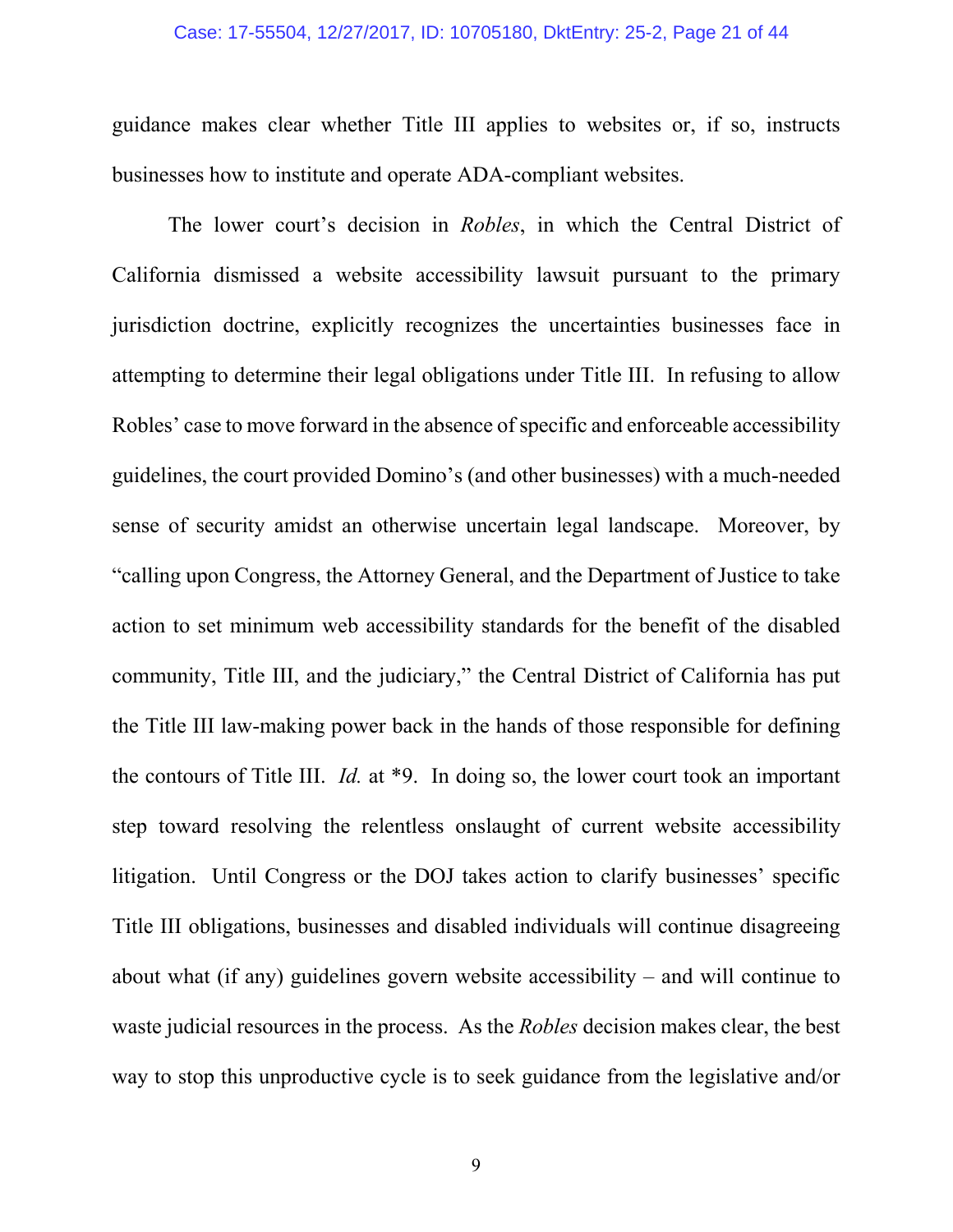executive branch. Accordingly, *Amici* respectfully urge this Court to affirm the decision below.

#### <span id="page-21-2"></span><span id="page-21-1"></span>**ARGUMENT**

### <span id="page-21-0"></span>**I. By Extending Title III To Websites, Courts Ignore The Statutory Language Of Title III And Create A Patchwork Of Inconsistent Exposure To Liability For Nationwide Businesses.**

### **A. Under The Statutory Language Of Title III, Websites Are Not "Places Of Public Accommodation."**

Title III provides that "no individual shall be discriminated against on the basis of disability in the full and equal enjoyment of the goods, services, facilities, privileges, advantages, or accommodations of any *place* of public accommodation." 42 U.S.C. § 12182(a) (emphasis added).

<span id="page-21-5"></span><span id="page-21-4"></span><span id="page-21-3"></span>The most natural definition of the term "place" refers to "a physical environment." *See* MERRIAM-WEBSTER.COM, https://www.merriamwebster.com/dictionary/place (last visited November 30, 2017) (defining "place" as "a physical environment;" "a particular region, center of population, or location to visit;" or "a building, part of a building, or area occupied"). In keeping with this definition, Title III defines the term "public accommodation" by listing twelve distinct categories of physical, brick-and-mortar establishments open to the public at a specific physical location. 42 U.S.C. § 12181(7). In keeping with this definition, the ADA Title III Technical Assistance Manual Covering Public Accommodations and Commercial Facilities clarifies that a "place of public accommodation" is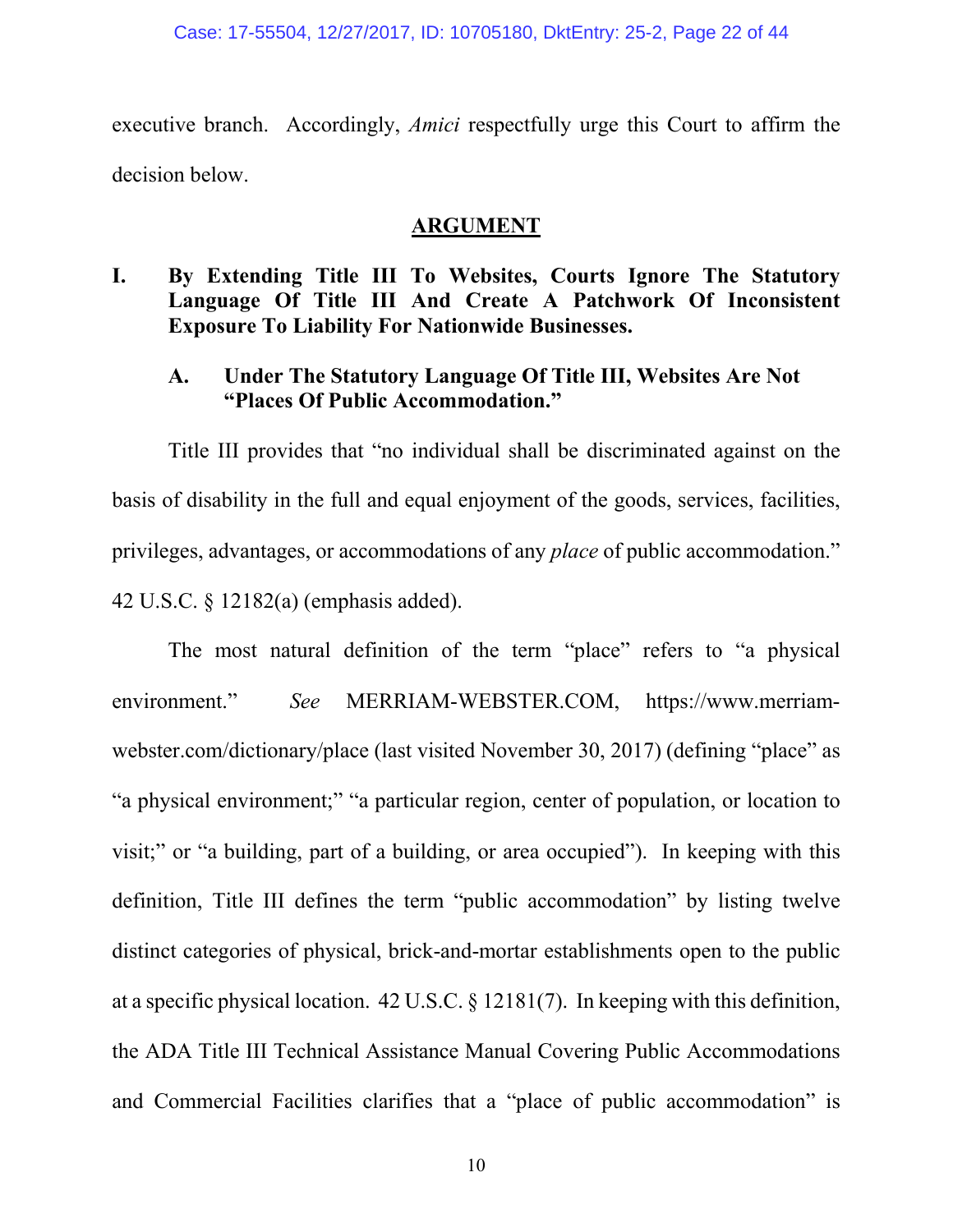limited to the twelve categories listed in the statute, while also equating the word

"place" with physical "facilities":

Can a facility be considered a place of public accommodation if it does not fall under one of these 12 categories? No, the 12 categories are an exhaustive list. However, within each category the examples given are just illustrations. For example, the category "sales or rental establishments" would include many facilities other than those specifically listed, such as video stores, carpet showrooms, and athletic equipment stores.

<span id="page-22-4"></span>*ADA Title III Technical Assistance Manual Covering Public Accommodations and Commercial Facilities*, ADA.GOV, https://www.ada.gov/taman3.html (last visited

December 19, 2017).

<span id="page-22-3"></span><span id="page-22-2"></span><span id="page-22-1"></span><span id="page-22-0"></span>Title III's statutory language reflects Congress's intent to limit the statute's reach to physical establishments. Had Congress intended Title III to apply to all businesses offering goods and services to the public, it would not have limited the defined list of public accommodations to only those offered at a "place." Following this basic logic, both the Third and Sixth Circuits have refused to extend Title III to non-physical locations or spaces. *See Ford v. Schering–Plough Corp*., 145 F.3d 601, 612–14 (3d Cir. 1998) ("[W]e do not find…the terms in 42 U.S.C. § 12181(7) to refer to non-physical access or even to be ambiguous as to their meaning."); *Parker v. Metro. Life Ins. Co.*, 121 F.3d 1006, 1010–13 (6th Cir. 1997) ("As is evident by § 12187(7), a public accommodation is a physical place…"); *Stoutenborough v. Nat'l Football League, Inc.*, 59 F.3d 580, 583 (6th Cir. 1995) (explaining that places of public accommodation are limited to physical "facilities").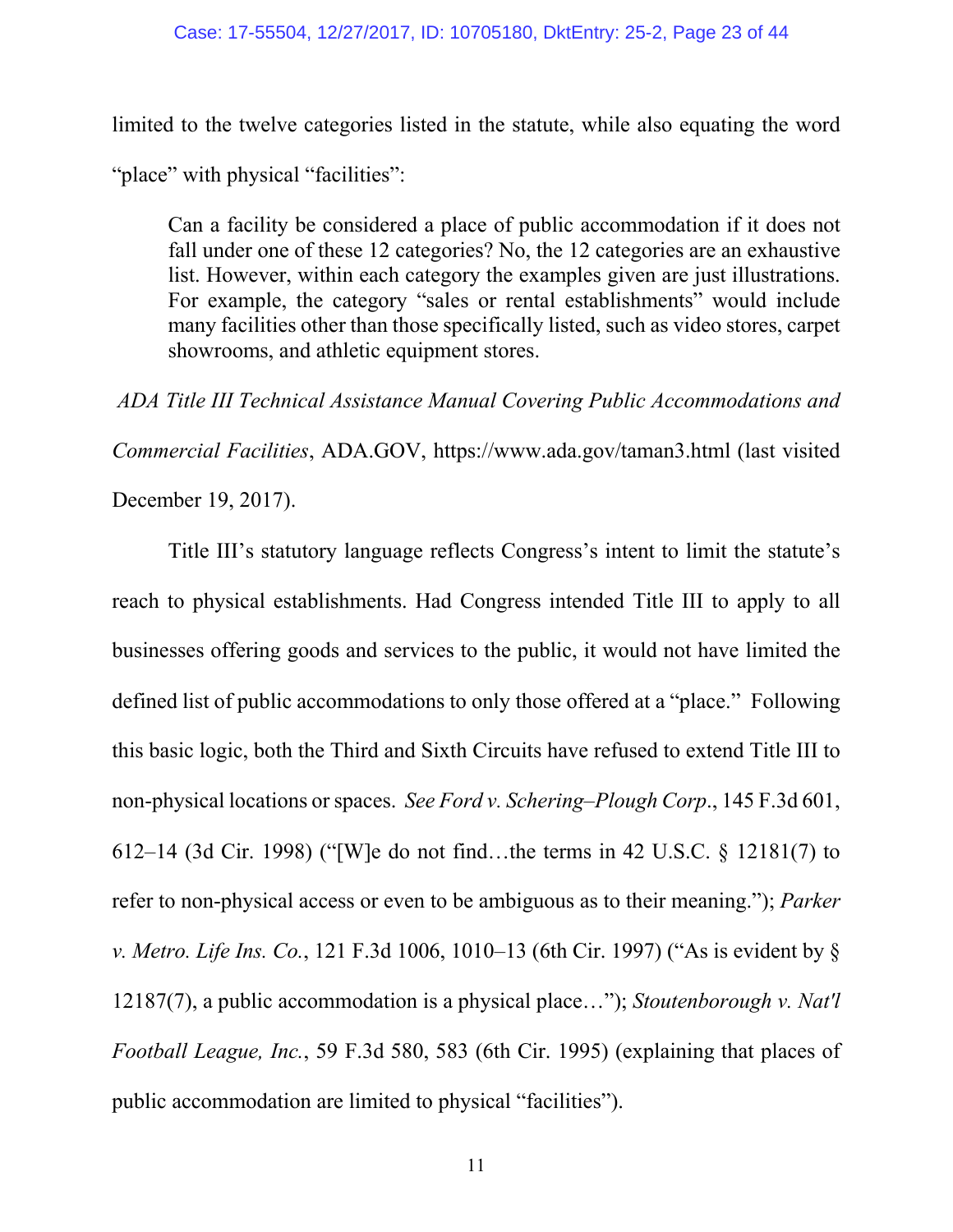<span id="page-23-1"></span>The DOJ's regulations implementing Title III also reinforce that places of public accommodation are limited to physical places. The regulations define the term "place of public accommodation" as "a facility," which is further defined as "all or any portion of buildings, structures, sites, complexes, equipment, rolling stock or other conveyances, roads, walks, passageways, parking lots, or other real or personal property, including the site where the building, property, structure, or equipment is located." 28 C.F.R. § 36.104. This language confirms that places of public accommodation are only those spaces accessible at a specific physical location.<sup>1</sup> A website, by contrast, is simply a collection of data that one "accesses" by requesting a web server to transmit the data to his or her computer from another host source. Under any natural definition, collections of data are not "places of public accommodation."

<span id="page-23-0"></span> $\overline{a}$ 

<sup>&</sup>lt;sup>1</sup> Despite the clear meaning of its own definition, the DOJ has noted  $-$  in statements not subject to notice-and-comment rulemaking – that "[a]lthough the language of the ADA does not explicitly mention the Internet, the Department has taken the position that title III covers access to Web sites of public accommodations." 28 C.F.R. § 36, Appendix A. These informal statements are not entitled to the force and effect of law. *See infra* Section II.B. Regardless, the DOJ has been inconsistent in its own "position" and has admitted that there is "uncertainty regarding the applicability of the ADA to Web sites." *See Nondiscrimination on the Basis of Disability; Accessibility of Web Information and Services of Public Accommodations*, 75 Fed. Reg. 43460, 43464 (proposed July 26, 2010); *see also* 28 C.F.R. § 36, Appendix A (explaining businesses may meet website accessibility obligations "by providing an accessible alternative for individuals to enjoy its goods and services, such as a staffed telephone information line").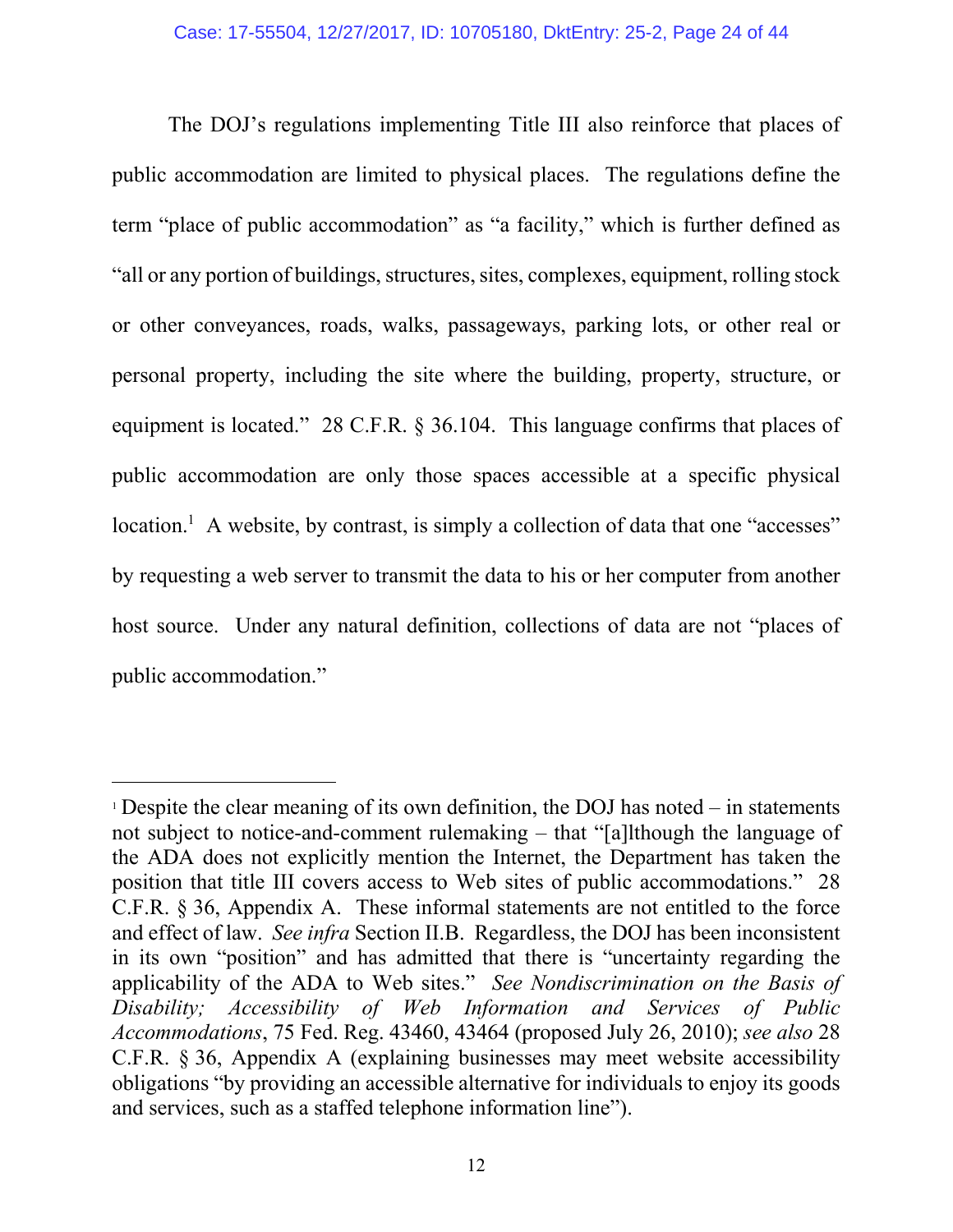### <span id="page-24-0"></span>**B. Courts Use A Variety Of Inconsistent Legal Analyses To Expand Title III's Coverage To Include Websites, Creating Uncertain Obligations For Businesses**.

<span id="page-24-5"></span><span id="page-24-4"></span><span id="page-24-3"></span><span id="page-24-2"></span><span id="page-24-1"></span>As described above, Title III and its implementing regulations do not apply to websites. *See Earll v. eBay, Inc.*, No. 5:11-cv-00262, 2011 WL 3955485, at \*2 (N.D. Cal. Sept. 7, 2011) (holding that websites are not places of public accommodation under Title III).While Congress may "amend the ADA to define a website as a place of public accommodation," it has not yet done so (despite having amended the ADA since its passage in 1990). *Gomez v. Bang & Olufsen Am., Inc.*, No. 1:16-cv-23801, 2017 WL 1957182, at \*4, n.3 (S.D. Fla. Feb. 2, 2017). By contrast, courts, having no legislative power, "cannot create law where none exists." *Id.*; *see also J.H. by & through Holman v. Just for Kids, Inc.*, 248 F. Supp. 3d 1210 (D. Utah 2017) ("[T]he law's remedial purpose cannot overcome its plain meaning as written."); *Access Now, Inc. v. Sw. Airlines, Co.*, 227 F. Supp. 2d 1312, 1318 (S.D. Fla. 2002) ("[C]ourts must follow the law as written and wait for Congress to adopt or revise legislatively-defined standards that apply to those rights…"); *Rome v. MTA/New York City Transit*, No. 97-cv-2945 (JG), 1997 WL 1048908, at \*1 (E.D.N.Y. Nov. 18, 1997) ("[W]hile such reasoning [including non-physical spaces as places of public accommodation] may have a certain logic to it, it is contrary to the statute."). Despite the limited scope of the ADA, some courts – using vastly different approaches – have begun expanding Title III's reach to include websites.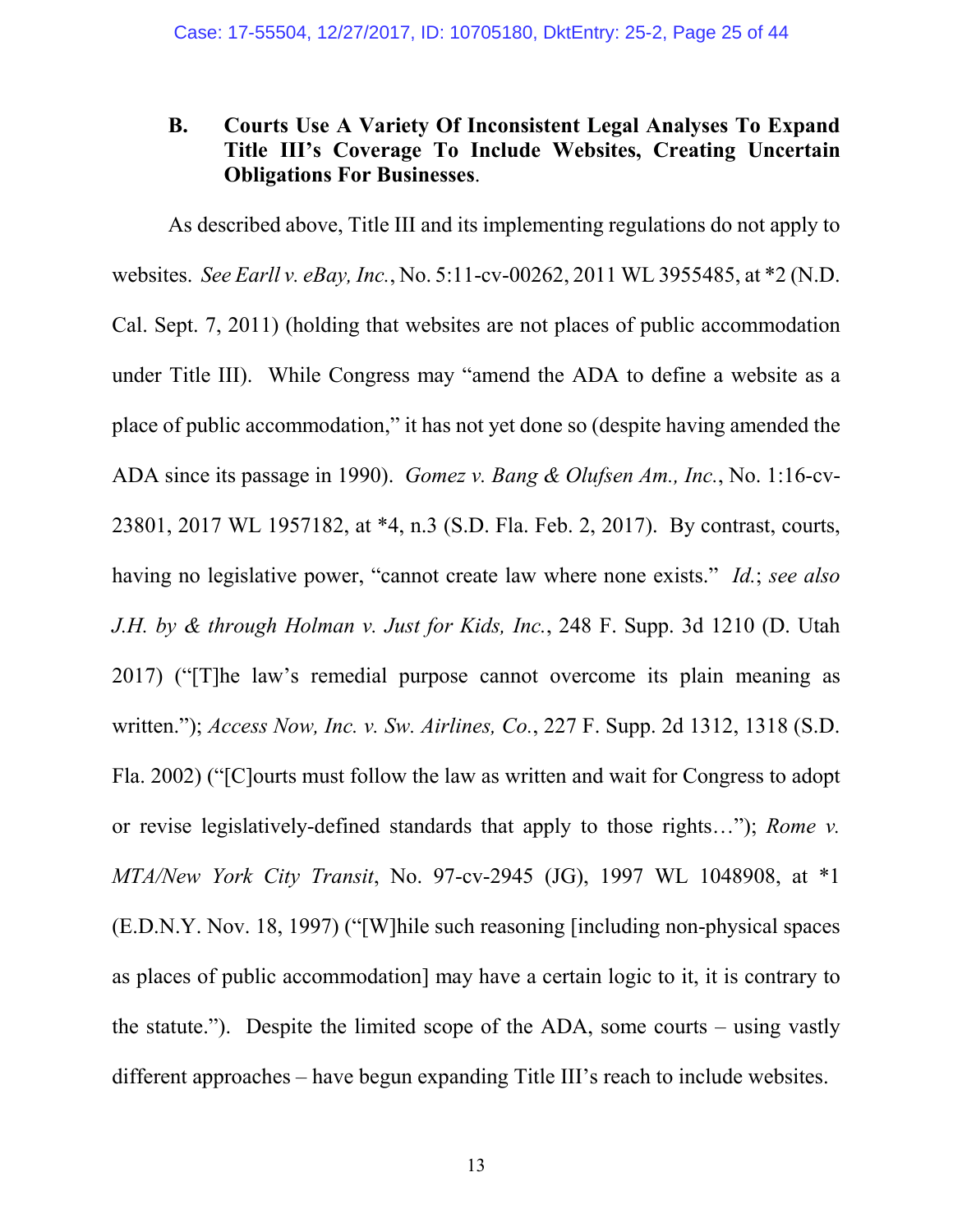#### <span id="page-25-0"></span>**1. The "Spirit Of The Law" Approach**

<span id="page-25-3"></span>In considering whether Title III applies to non-physical spaces like websites, some courts – including those in the First and Seventh Circuits – construe the language of Title III broadly "to effectuate its [remedial] purpose of providing a ... national mandate for the elimination of discrimination against individuals with disabilities." *Nat'l Fed'n of the Blind v. Scribd Inc.*, 97 F. Supp. 3d 565, 573 (D. Vt. 2015) (internal citation and quotations omitted). According to these courts, the "core meaning of Title III's anti-discrimination provision is that the owner or operator of a store, hotel, restaurant, dentist's office, theater, website, or other facility (whether in physical space or in electronic space) that is open to the public cannot exclude disabled persons from entering the facility and using the facility in the same way that nondisabled persons do." *Doe v. Mutual Omaha Ins. Co.*, 179 F.3d 557, 559 (7th Cir. 1999).

<span id="page-25-4"></span><span id="page-25-2"></span><span id="page-25-1"></span>Courts using this "spirit of the law" approach do not limit consideration to whether businesses offer goods or services to the public *at a physical place*, but instead ask whether businesses offer goods or services to the public via *any* platform. Under this approach, several courts have held that purely online businesses – those with no connection to any physical storefront, theater, or any other type of "public" accommodation" listed in Section  $12181(7)$  – are nonetheless places of public accommodation covered under Title III. *See Nat'l Ass'n of the Deaf v. Netflix, Inc.*,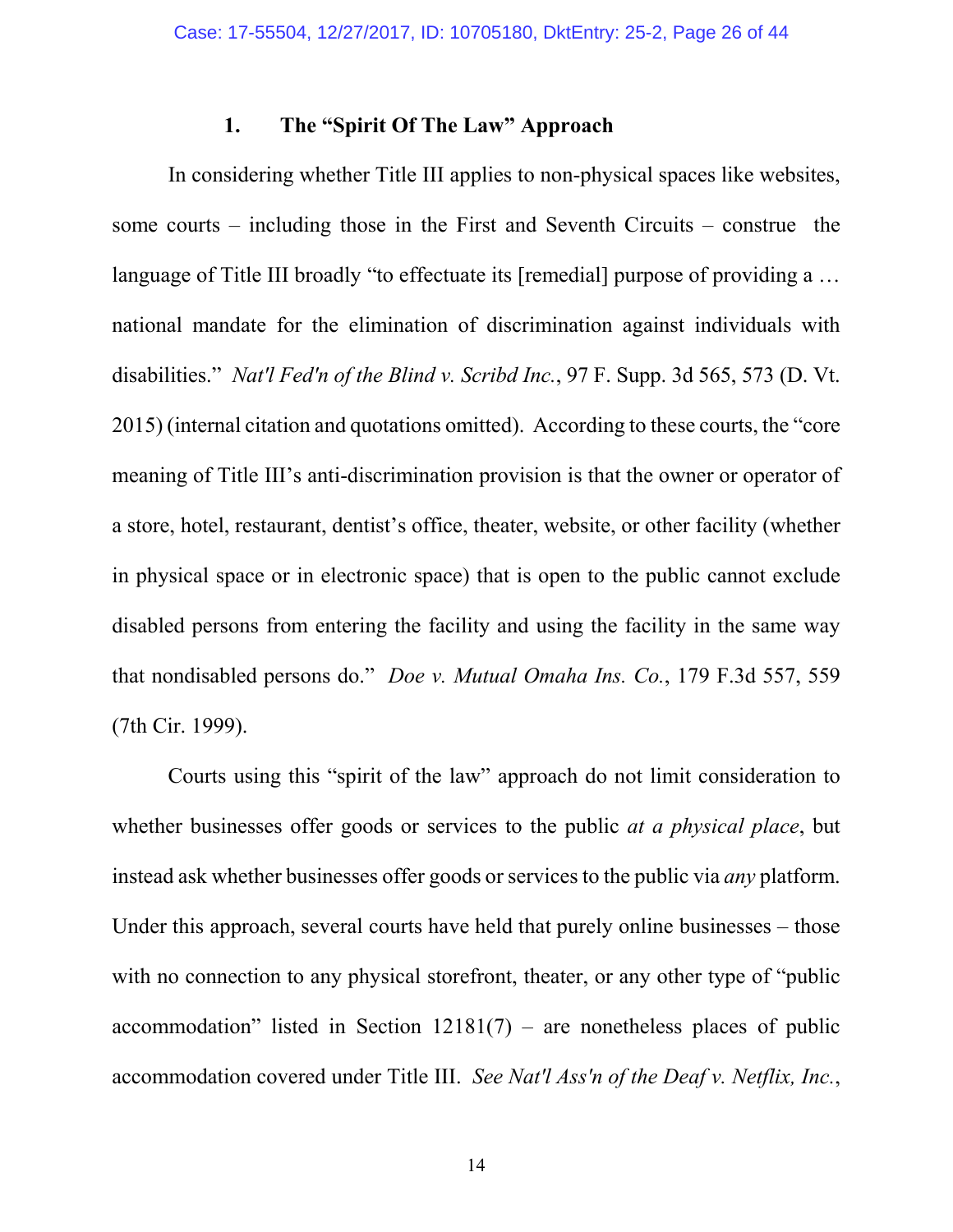869 F. Supp. 2d 196, 200 (D. Mass. 2012) ("[E]xcluding businesses that sell services through the Internet from the ADA would 'run afoul of the purposes of the ADA…'") (quoting *Carparts Distribution Ctr., Inc. v. Auto. Wholesaler's Ass'n of New England, Inc.*, 37 F.3d 12, 20 (1st Cir. 1994)).

#### <span id="page-26-4"></span><span id="page-26-1"></span><span id="page-26-0"></span>**2. The "Nexus" Approach**

Other courts – including the Ninth and Eleventh Circuits – apply a narrower approach, holding that Title III imposes obligations on non-physical spaces or processes only when a sufficient "nexus" exists between the non-physical space or process in question and some other concrete, physical space. *See Rendon v. Valleycrest Productions, Ltd.*, 294 F.3d 1279, 1280-81, 1285 (11th Cir. 2002) (looking to nexus between remote technological eligibility process and access to concrete space); *Weyer v. Twentieth Century Fox Film Corp.*, 198 F.3d 1104, 1114 (9th Cir. 2000) (requiring "some connection between the good or service complained of and an actual physical place").

<span id="page-26-5"></span><span id="page-26-3"></span><span id="page-26-2"></span>Under this approach, a website cannot form the basis of a Title III claim when it does not impede a disabled individual from accessing the goods or services at a related physical establishment. *See Gomez*, 2017 WL 1957182, at \*2 ("Because Plaintiff has not alleged that Defendant's website impeded his personal use of [Defendant's] retail locations, his ADA claim must be dismissed."); *Jancik v. Redbox Automated Retail, LLC*, No. 8:13-cv-01387, 2014 WL 1920751, at \*8–9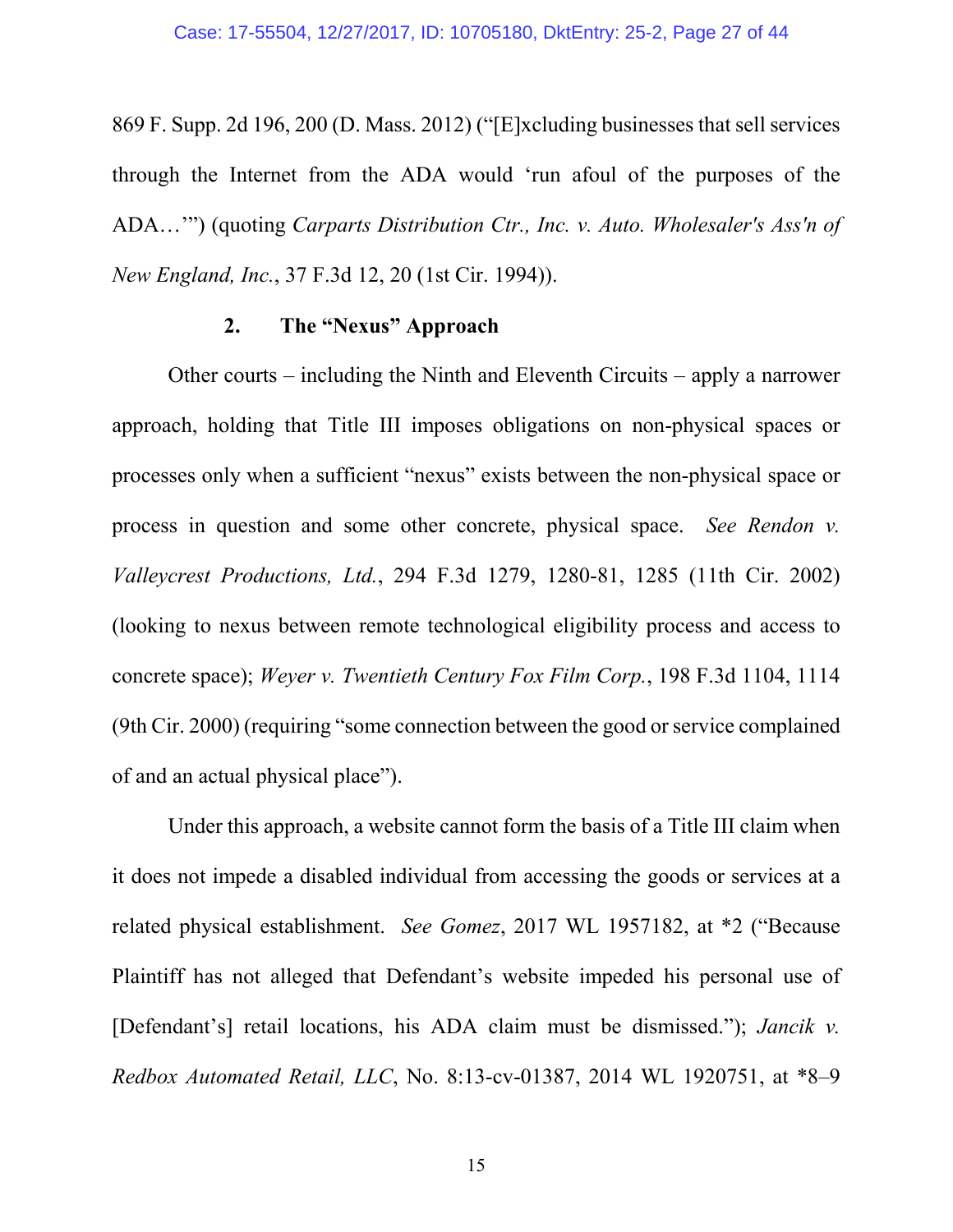<span id="page-27-3"></span><span id="page-27-2"></span>(C.D. Cal. May 14, 2014) (holding website was not place of public accommodation because there was insufficient nexus between website and physical space); *Young v. Facebook*, 790 F. Supp. 2d 1110, 1115 (N.D. Cal. 2011) ("Although Facebook's physical headquarters obviously is a physical space, it is not a place where the online services to which [the plaintiff] sought access are offered to the public."); *Ouellette v. Viacom*, No. 9:10-cv-00133, 2011 WL 1882780, at \*4-5 (D. Mont. Mar. 31, 2011) (holding online theater websites were not physical places and were not sufficiently connected to any physical structure), *report and recommendation adopted*, No. 9:10 cv-00133, 2011 WL 1883190 (D. Mont. May 17, 2011); *Access Now*, 227 F. Supp. 2d at 1319-20 (refusing to apply Title III to website because it was not physical location nor means of accessing concrete space), *appeal dismissed,* 385 F.3d 1324 (11th Cir. 2004).

<span id="page-27-1"></span><span id="page-27-0"></span>A business' website *can* run afoul of Title III under the "nexus" approach, however, when it impedes a disabled individual's "full and equal enjoyment" of the goods and services offered at that business' *physical* establishment(s). *See National Fed'n of the Blind v. Target Corp.*, 452 F. Supp. 2d 946, 954-955 (N.D. Cal. 2006) (holding plaintiffs had alleged sufficient facts to state Title III claim when plaintiffs "alleged the inaccessibility of Target.com denie[d] the blind the ability to enjoy the services *of Target stores*") (emphasis added).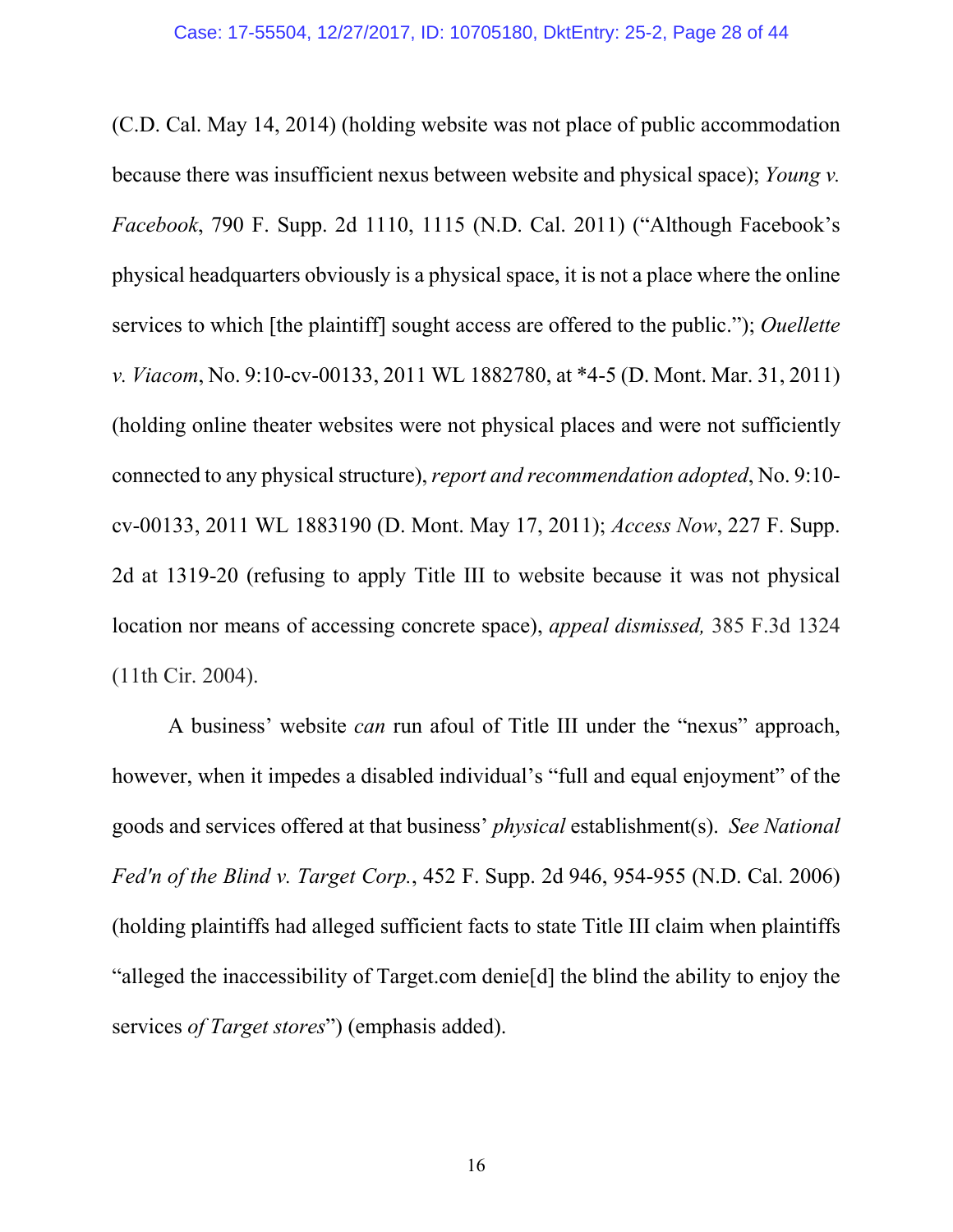#### <span id="page-28-3"></span><span id="page-28-0"></span>**3. Uncertain Lessons From** *Netflix*

<span id="page-28-4"></span>As a result of the differing approaches taken by courts analyzing website accessibility claims under Title III, entities with a broad geographic presence now face inconsistent exposure based upon a plaintiff's domicile or a courthouse address. *Compare National Ass'n of the Deaf v. Netflix*, 869 F. Supp. 2d 196 (D. Mass. 2012) (following "spirit of the law" approach in holding Netflix's video streaming website *is* place of public accommodation, even though its web-based services are unrelated to any physical space); *with Cullen v. Netflix*, 880 F. Supp. 2d 1017 (N.D. Cal. 2012) (following "nexus" approach in holding Netflix's online streaming service *is not* place of public accommodation because Netflix's services are *only* available online). These *Netflix* decisions – under which the same website is a place of public accommodation in one judicial district but not another – demonstrate the uncertainty businesses now face in determining their obligations, if any, under Title III.

**II. To The Extent That Websites Are Places Of Public Accommodation Under Title III, Requiring Businesses To Comply With Nonexistent "Guidelines" Addressing Website Accessibility Violates Basic Principles Of Administrative Law And Due Process.**

### <span id="page-28-5"></span><span id="page-28-2"></span><span id="page-28-1"></span>**A. The Department Of Justice Has Not Yet Implemented Guidelines Addressing Website Accessibility For Private Businesses.**

To make a disability discrimination claim under Title III, a plaintiff must allege that the defendant engaged in one of the specifically prohibited actions described in the DOJ's implementing regulations. *See PGA Tour. Inc. v. Martin*,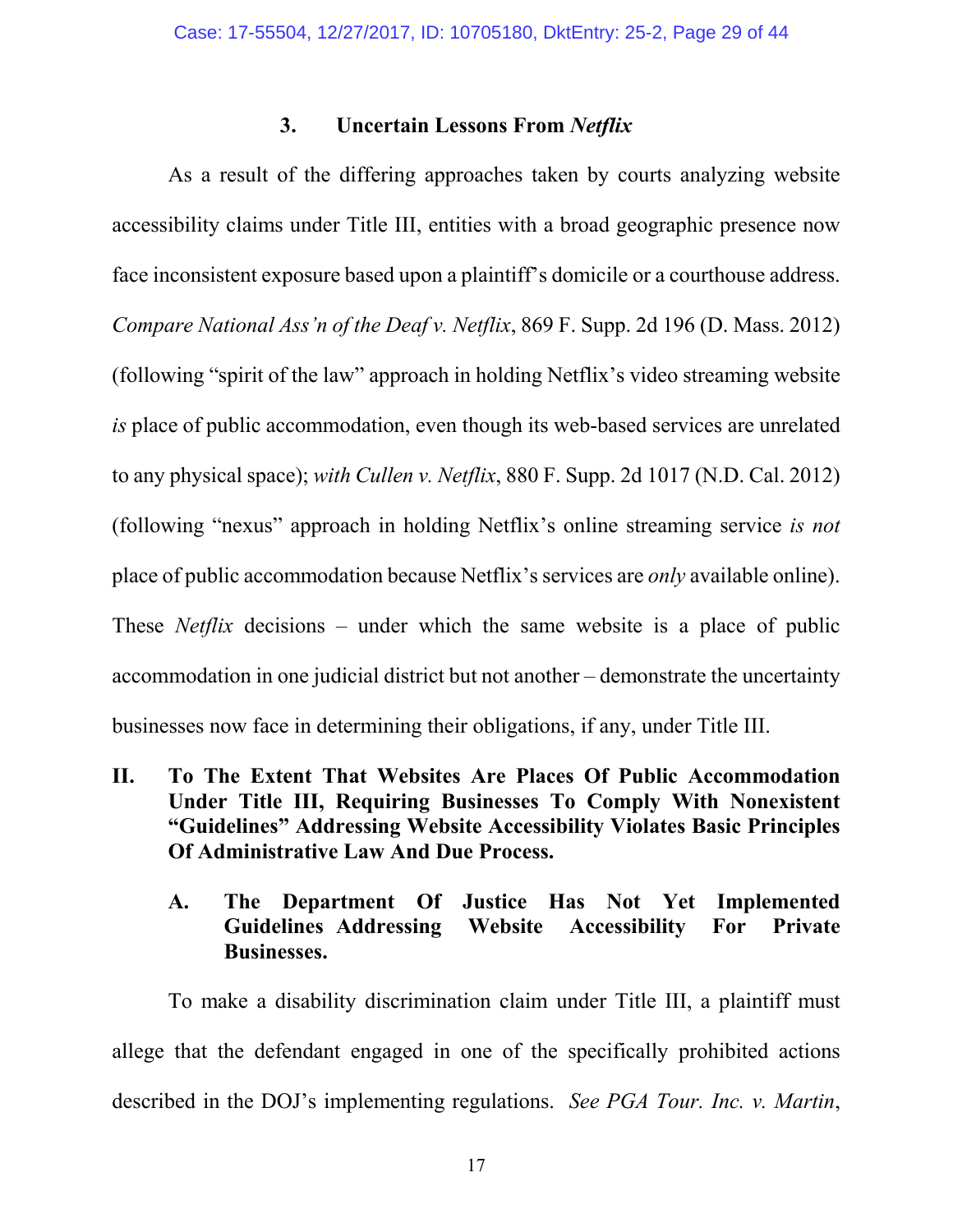<span id="page-29-3"></span><span id="page-29-1"></span>532 U.S. 661, 681-82 (2001) (explaining that whether defendant has engaged in unlawful discrimination under Title III depends on whether it committed an act specifically prohibited by regulation). While the statute itself lists the broad categories of discrimination that are unlawful under Title III, it does not proscribe or mandate specific conduct. Instead, Title III requires the DOJ to issue implementing regulations that establish accessibility standards and put covered entities on notice of their specific obligations under the law. 42 U.S.C. § 12186(b); *see also* 28 C.F.R. § 36.101 (describing purpose of DOJ's regulations). Under this framework, absent a violation of a specific guideline established in the regulations, there can be no violation of Title III's general prohibitions. *See United States v. Nat'l Amusements, Inc.*, 180 F. Supp. 2d 251, 258-260 (D. Mass. 2001) ("The Attorney General argues that because the Cinemas' theaters are in violation of these general regulatory provisions, he should be able to state a claim…absent a violation of a specific regulation… The Court disagrees.").

<span id="page-29-2"></span><span id="page-29-0"></span>The existing regulations contain *no* provisions governing the accessibility of websites or online content. Indeed, the DOJ admits that it has been "unable to issue specific regulatory language on Website accessibility." 28 C.F.R. § 36, Appendix A. In July of 2010, the DOJ issued an Advanced Notice of Proposed Rulemaking ("ANPR"), in which it explains that it was "*considering* revising the regulations implementing title III of the ADA in order *to establish requirements* for making the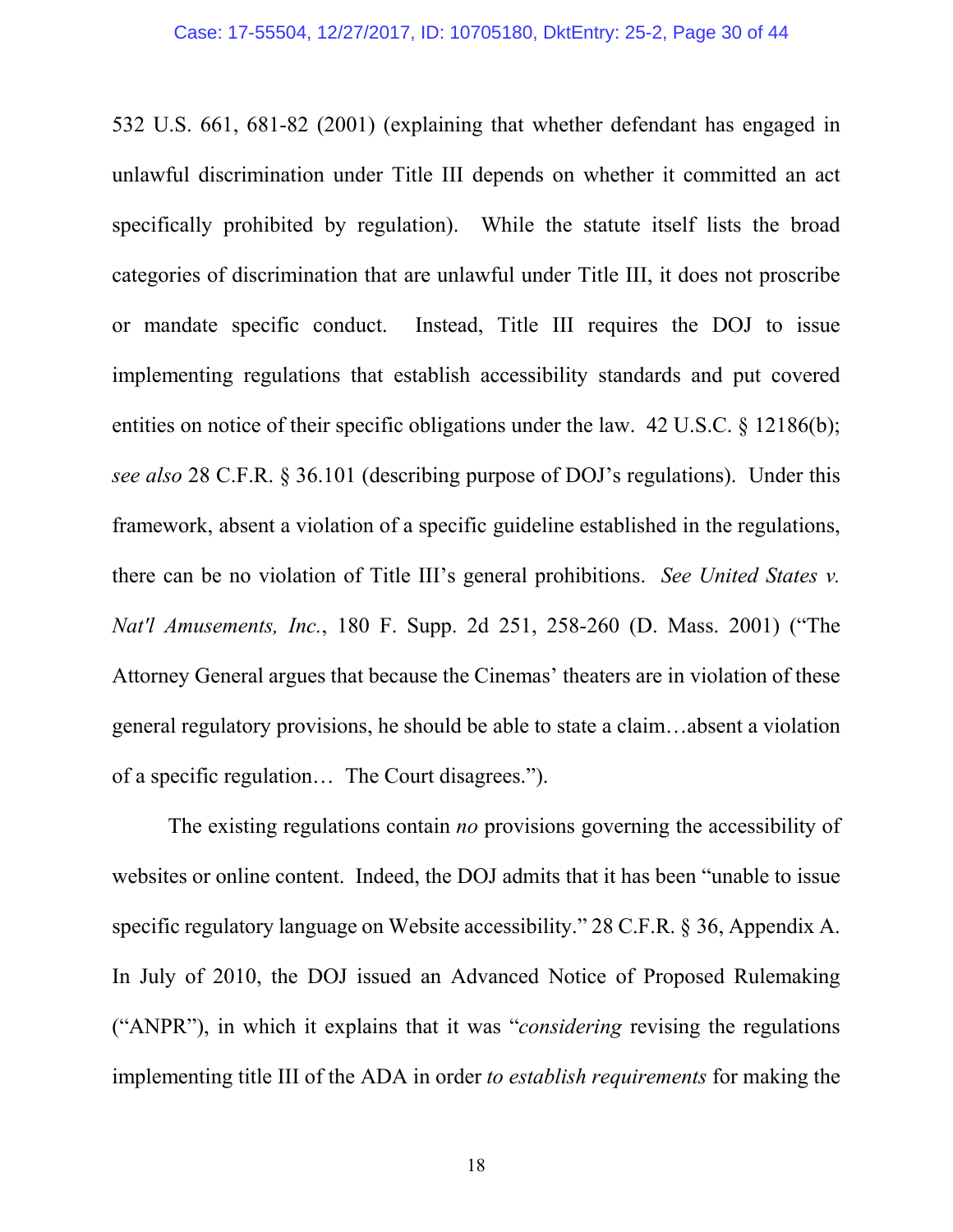<span id="page-30-0"></span>goods, services, facilities, privileges, accommodations, or advantages offered by public accommodations via the Internet, specifically at sites on the World Wide Web ('Web') accessible to individuals with disabilities." *Nondiscrimination on the Basis of Disability; Accessibility of Web Information and Services of Public Accommodations*, 75 Fed. Reg. 43460, 43460 (proposed July 26, 2010) (emphasis added). The ANPR does not set forth any proposed regulations or guidelines. Rather, it simply indicates the DOJ's desire to eradicate "remaining uncertainty regarding the applicability of the ADA to Web sites of entities covered by title III" and "make clear to entities covered by the ADA their obligations to make their Web sites accessible." 75 Fed. Reg. 43460, 43464. To this end, the ANPR explicitly explains that the DOJ has yet to adopt regulations regarding website accessibility and even questions whether the agency should adopt regulations in the first place. *Id.* at 43465.

Despite issuing the ANPR and collecting comments from the public nearly seven years ago, the DOJ has yet to take the next step in enacting an official regulation addressing website accessibility – issuing a Notice of Proposed Rulemaking ("NPRM"). After several delays, the DOJ indicated, under the Obama Administration, that it did not expect to publish a NPRM addressing this issue until 2018 at the earliest. More recently, the Trump Administration put the ANPR on its list of "inactive" regulations. *2017 Inactive Regulations*, REGINFO.GOV,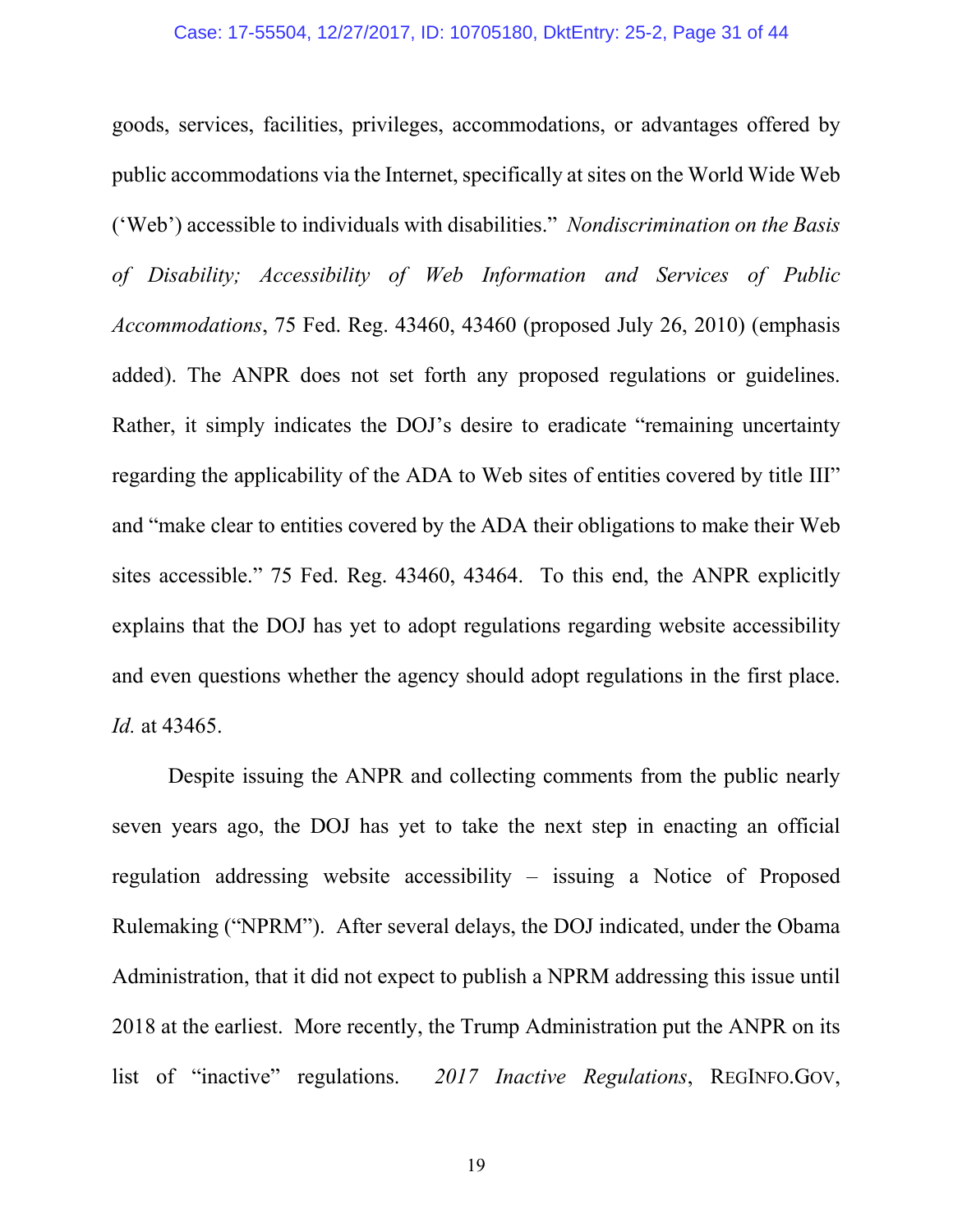#### Case: 17-55504, 12/27/2017, ID: 10705180, DktEntry: 25-2, Page 32 of 44

https://www.reginfo.gov/public/jsp/eAgenda/InactiveRINs 2017 Agenda Update. pdf (last visited December 19, 2017). Thus, while the inactive status of the ANPR may reflect the DOJ's intention to promulgate binding regulations *in the future*, it in no way imposes *present* obligations on places of public accommodation.

<span id="page-31-2"></span><span id="page-31-1"></span><span id="page-31-0"></span>Given that no regulations currently impose clearly-defined obligations regarding website accessibility, businesses are simply not on notice of what, if anything, Title III may require of them. Requiring businesses to comply with some undefined accessibility requirements violates fundamental principles of fairness and due process. *See U.S. v. AMC Entm't, Inc.*, 549 F.3d 760 (9th Cir. 2008); *see also Grayned v. City of Rockford*, 408 U.S. 104, 108 (1972) ("[B]ecause we assume that man is free to steer between lawful and unlawful conduct, we insist that laws give the person of ordinary intelligence a reasonable opportunity to know what is prohibited, so that he may act accordingly. Vague laws may trap the innocent by not providing fair warning."); *Alaska Prof'l Hunters Ass'n, Inc. v. F.A.A.*, 177 F.3d 1030, 1035 (D.C. Cir. 1999) (explaining that "those regulated by an administrative agency are entitled to know the rules by which the game will be played") (internal quotations omitted), *abrogated on other grounds by Perez v. Mortg. Bankers Ass'n,* 135 S. Ct. 1199 (2015).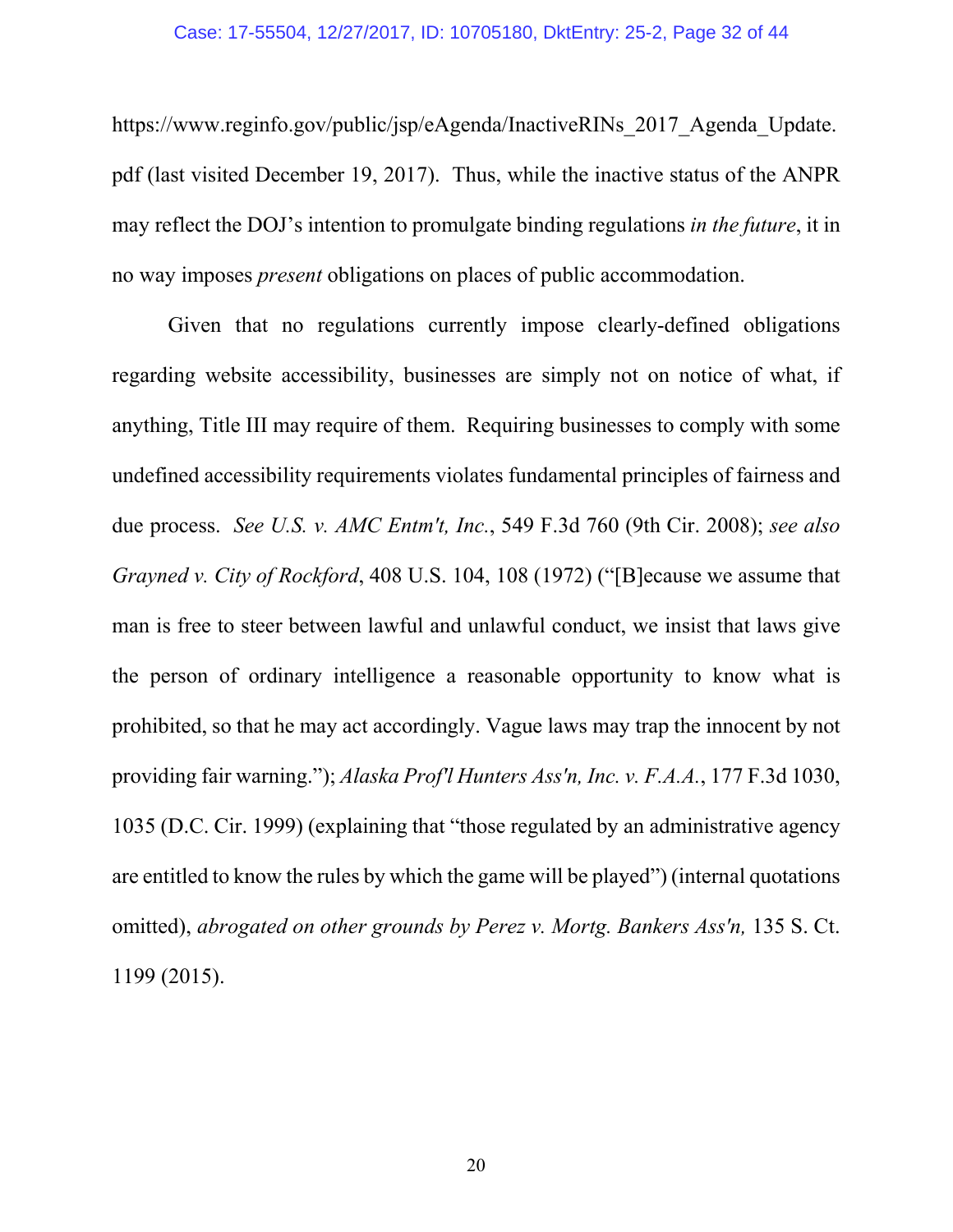### **B. The Web Content Accessibility Guidelines Do Not Have The Force Of Law.**

<span id="page-32-2"></span><span id="page-32-1"></span><span id="page-32-0"></span>In an attempt to side-step the absence of applicable regulations addressing website accessibility, plaintiffs like Robles argue that the Web Content Accessibility Guidelines (the "WCAG"), a spectrum of private-sector accessibility recommendations, somehow help businesses understand their supposed obligation to provide websites accessible to visually impaired individuals. As an initial matter, the WCAG are a set of non-mandatory accessibility guidelines developed by the Web Accessibility Initiative (the "WAI"), a subgroup of the World Wide Web Consortium. The WAI is a private-sector "international community where Member organizations, a full-time staff, and the public work together to develop Web standards." *About W3C*, WWW.W3.ORG, https://www.w3.org/Consortium/ (last visited December 19, 2017). The WAI described the initial version of the WCAG as a "reference document for accessibility principles," and the WCAG 2.0 makes clear that its guidelines are merely "recommendations." *Web Content Accessibility Guidelines 1.0*, WWW.W3.ORG, https://www.w3.org/TR/WAI-WEBCONTENT/ (last visited December 19, 2017); *Web Content Accessibility Guidelines 2.0*, WWW.W3.ORG, https://www.w3.org/TR/WCAG20/ (last visited December 19, 2017). Consistent with these disclaimers, the WCAG are merely meant to assist people in understanding the technical tools that may be used to make websites more accessible. They do not create binding requirements.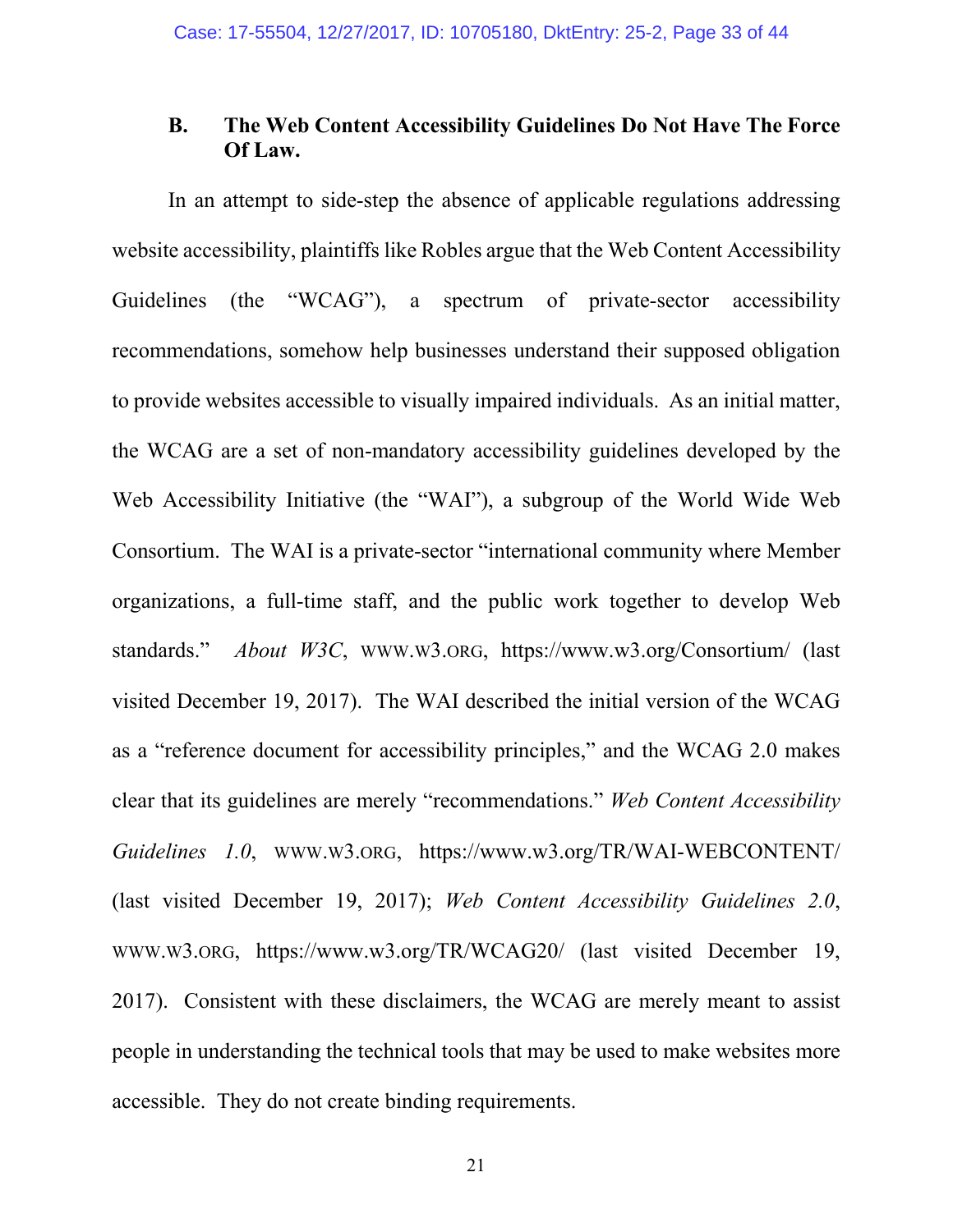<span id="page-33-2"></span><span id="page-33-1"></span><span id="page-33-0"></span>In an appendix published along with the DOJ's 2010 revisions to its implementing regulations, the agency noted that it had not "issue[d] specific regulatory language on Website accessibility" but mentioned that "[a]dditional guidance is available in the [WCAG]…which are *developed and maintained by* the [WAI]." 28 C.F.R. § 36, Appendix A (emphasis added). Importantly, the fact that the DOJ has referenced the WCAG does not somehow transmute such non-binding guidance into mandatory rules under Title III. Similarly, such "references" are not entitled to any deference. Because the Appendix is more akin to an informal policy statement or guidance document and is in no way an authoritative determination, it does not warrant *Chevron* deference. *Christensen v. Harris Cty.*, 529 U.S. 576, 587 (2000) ("Interpretations such as those in opinion letters – like interpretations contained in policy statements, agency manuals, and enforcement guidelines, all which lack the force of law – do not warrant *Chevron*-style deference.") (quoting *Chevron U.S.A. Inc. v. Natural Resources Defense Council, Inc.*, 467 U.S. 837 (1984)). *Auer* deference is also inappropriate, as any position that the WCAG are mandatory is plainly at odds with the actual language of the regulations themselves, which do not proscribe any website content, templates, or functionality. *See Christopher v. SmithKline Beecham Corp.*, 635 F.3d 383, 395 (9th Cir. 2011) (refusing to defer to agency position under *Auer* because such position was "plainly erroneous and inconsistent with the regulation's unambiguous and obvious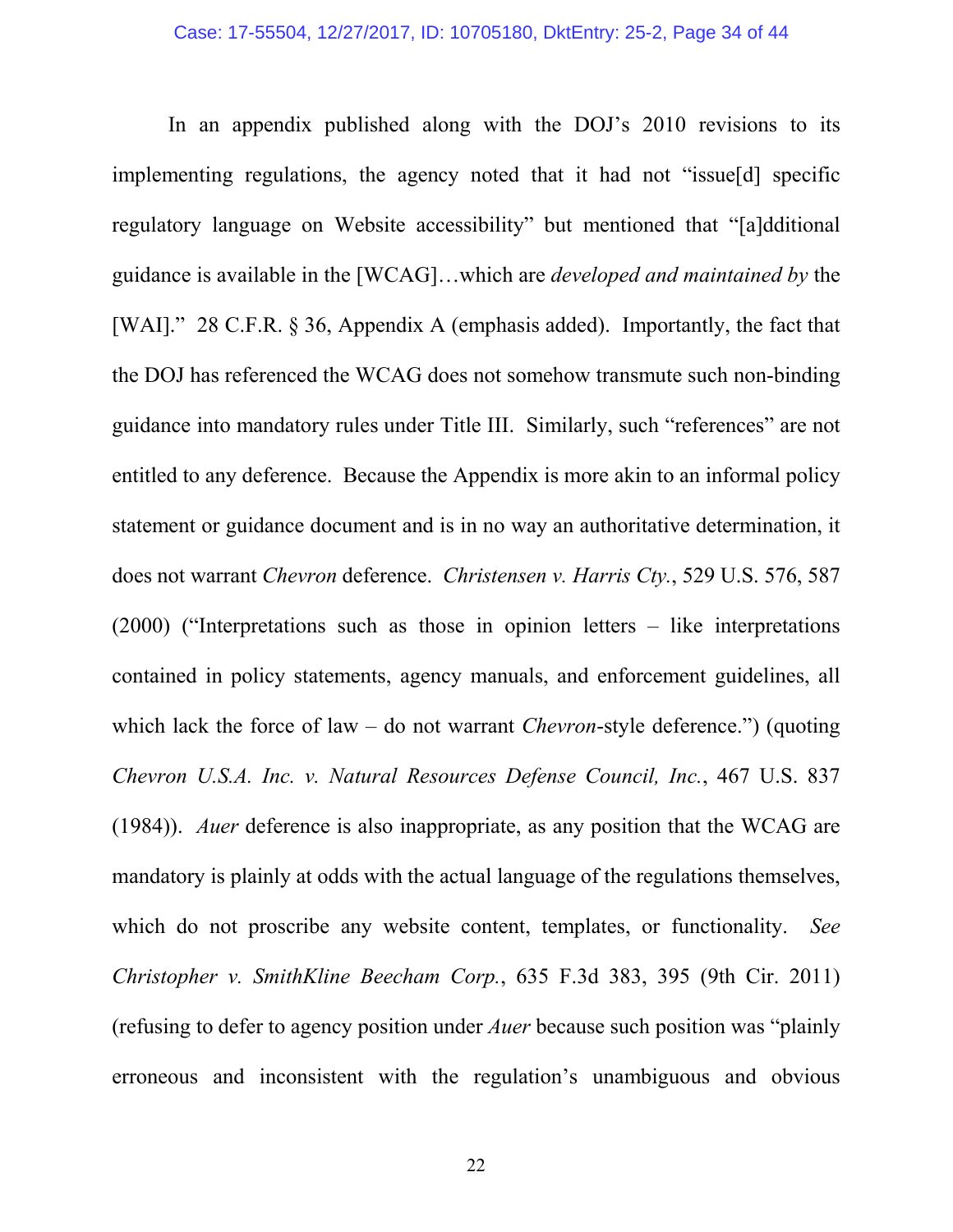<span id="page-34-2"></span>meaning") (citing *Auer v. Robbins*, 519 U.S. 452, 461 (1997)), *aff'd*, 567 U.S. 142, 132 S. Ct. 2156 (2012). Finally, the DOJ's passing references are not even entitled to *Skidmore* deference, as the agency has been inconsistent regarding its "position" on website accessibility and has explicitly admitted that there is "uncertainty regarding the applicability of the ADA to Web sites." *See* 75 Fed. Reg. 43460, 43464; 28 C.F.R. § 36, Appendix A (explaining that places of public accommodation may meet website accessibility obligations "by providing an accessible alternative for individuals to enjoy its goods and services, such as a staffed telephone information line"); *see also Skidmore v. Swift & Co.*, 323 U.S. 134, 140 (1944) ("The weight of such a judgment in a particular case will depend upon the thoroughness evident in its consideration, the validity of its reasoning, *its consistency with earlier and later pronouncements*, and all those factors which give it power to persuade, if lacking power to control.") (emphasis added).

### <span id="page-34-1"></span><span id="page-34-0"></span>**C. Non-Binding Private Sector Accessibility "Recommendations" Do Not Set Clearly Defined Accessibility Standards**.

Even if the WCAG were somehow binding, which they are not, it is unclear what steps a business must take to ensure compliance with these "recommendations." The WCAG 2.0 is divided into three different conformance levels – A, AA, and AAA. The criteria for complying with each of the three varying levels of "success criteria" differ greatly and indicate a different level of accessibility and design feasibility (with AAA being the most accessible but least feasible). Even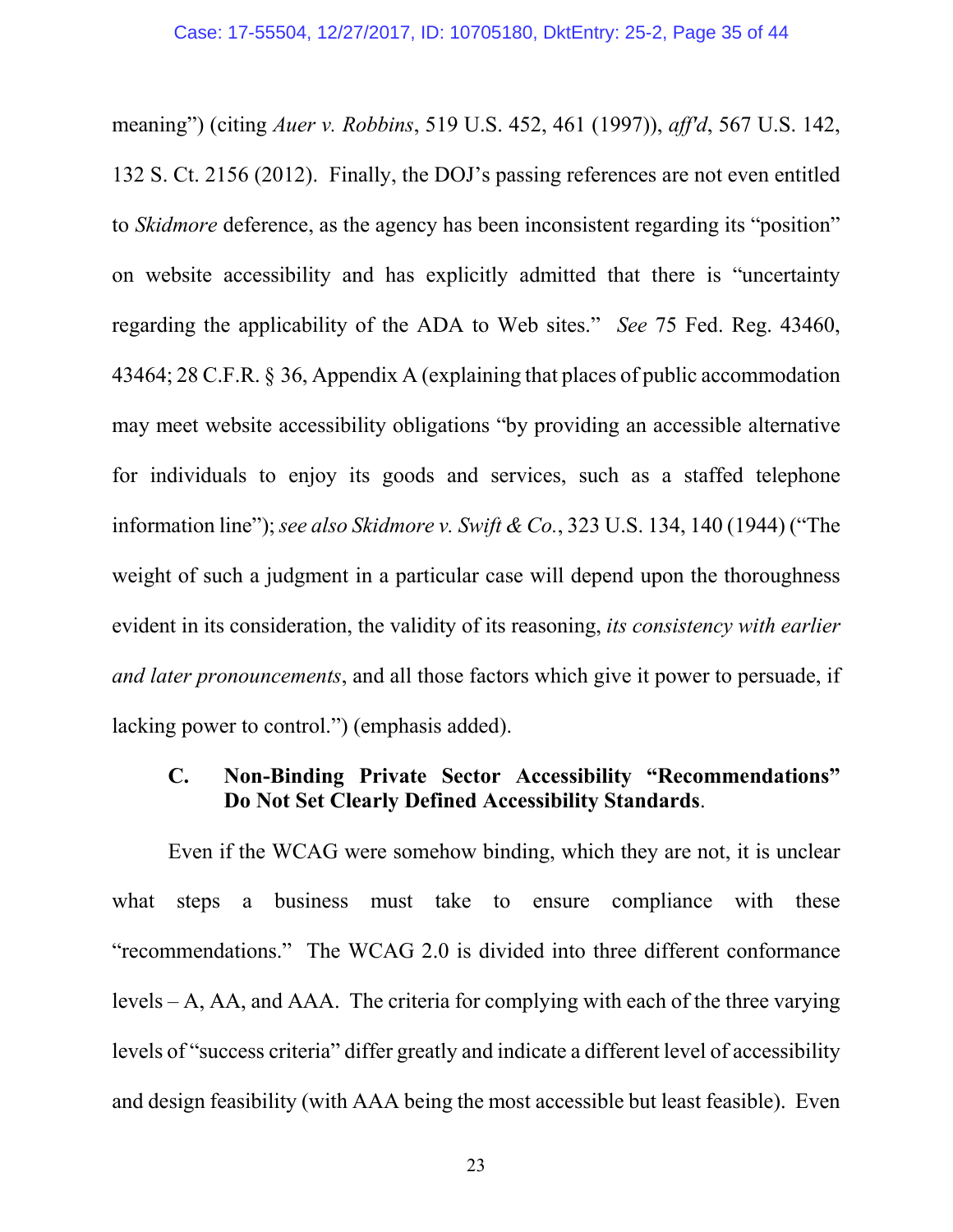#### Case: 17-55504, 12/27/2017, ID: 10705180, DktEntry: 25-2, Page 36 of 44

within the three levels, however, there are various terms or criteria that are vague or subject to different interpretations.

<span id="page-35-0"></span>The DOJ has itself acknowledged the difference between the various conformance levels but has not clearly indicated which – if any – level of compliance may be required under Title III. *See* 75 Fed. Reg. 43460, 43465 (seeking feedback regarding whether DOJ should adopt WCAG 2.0's Level AA success criteria or should consider adopting another success criteria level). To this end, no court has indicated which level of success criteria is sufficient under Title III. *See Robles*, 2017 WL 1330216, at \*8 ("Indeed, the Court, after conducting a diligent search, has been unable to locate a single case in which a court has suggested, much less held, that persons and entities subject to Title III that have chosen to offer online access to their goods and services must do so in a manner that satisfies a particular WCAG conformance level.").

Under this framework, it is impossible for businesses to know if and when they have ensured sufficient accessibility. If a business takes measures to comply with the WCAG Level A success criteria, a plaintiff may claim that Level AA compliance is required. Once that business complies with Level AA, another plaintiff may insist upon Level AAA. There is no limit to the compliance challenges businesses will face. Even if a business achieves compliance with the WCAG Level AAA success criteria, another private interest group could promulgate another, more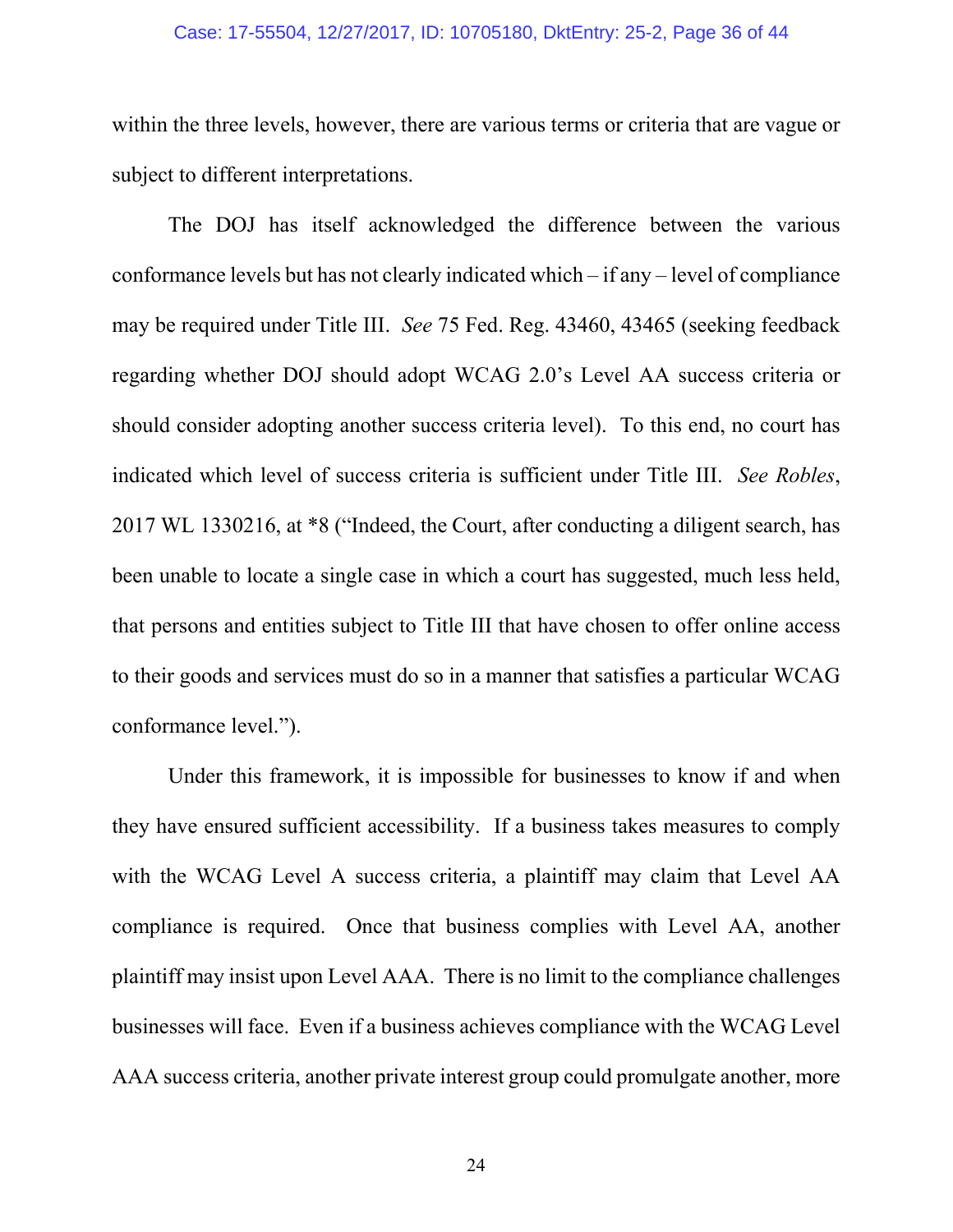<span id="page-36-0"></span>exacting standard of accessibility.<sup>2</sup> These infinite permutations, creating unending uncertainty about what *might* pass muster in one, or even many (but not all) courts, underscore the importance of creating website accessibility guidelines through proper notice-and-comment rulemaking and *not* through litigation. *See Access Now*, 227 F. Supp. 2d at 1318 ("To expand the ADA to cover 'virtual' spaces would be to create new rights without well-defined standards."). To maintain operationally feasible and legally compliant websites, businesses need – and are entitled to – a uniform set of accessibility guidelines that both put them on notice of their obligations under the law and also clearly define when compliance has been achieved. The WCAG do neither.

 $\overline{a}$ 

<span id="page-36-2"></span><span id="page-36-1"></span><sup>&</sup>lt;sup>2</sup> The WAI's Accessibility Guidelines Working Group recently released a "working" draft" of the WCAG 2.1 and is already at work developing the WCAG 3.0. *See Web Content Accessibility Guidelines (WCAG) 2.1: W3C Working Draft 07 December 2017*, WWW.W3.ORG, https://www.w3.org/TR/WCAG21/ (last visited December 19, 2017). Moreover, other "alternative" sources of website accessibility guidelines already exist. For example, pursuant to Section 508 of the Rehabilitation Act of 1973, the "Electronic and Information Technology Accessibility Standards" impose binding website accessibility regulations on federal agencies. U.S. Department of Justice, Civil Rights Division, *Accessibility of State and Local Government Websites to People with Disabilities* (2003), https://www.ada.gov/websites2\_prnt.pdf. Apple, another private organization, has also promulgated its own accessibility standards. There is considerable variance amongst these already-existing "standards" of accessibility.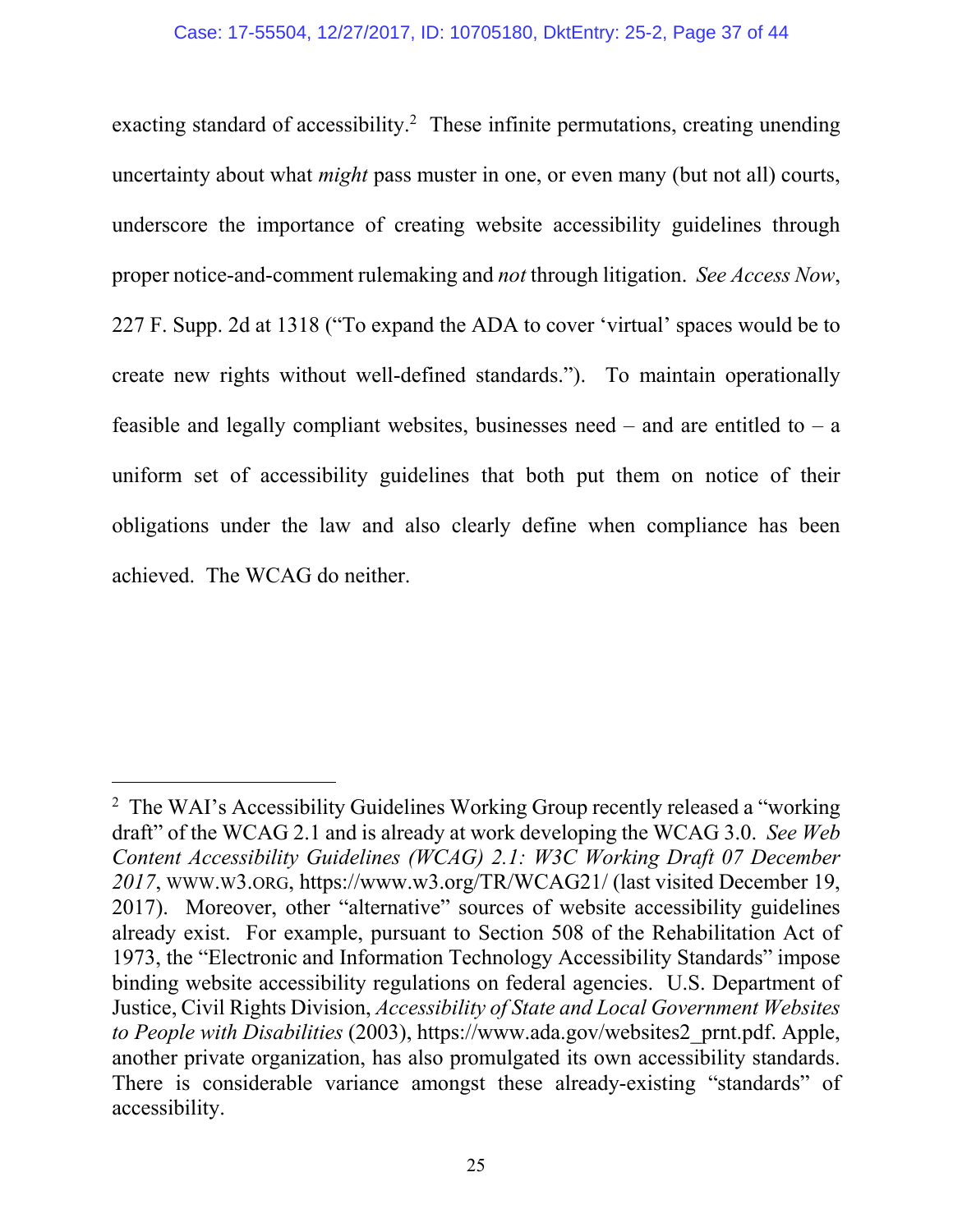### <span id="page-37-0"></span>**III. Given The Lack Of Established Guidance In This Field, Dismissal Of Website Accessibility Litigation Under The Primary Jurisdiction Doctrine Is Both Appropriate And Necessary**.

<span id="page-37-1"></span>There is no consensus, among the parties regulated and protected by the ADA *or* this nation's federal courts, as to whether or under what circumstances Title III applies to websites. Even among those in favor of extending Title III's application, there is similar disagreement regarding what actions businesses must take to make their websites "accessible" to visually impaired individuals. Such disagreement and confusion make website accessibility cases ripe for dismissal under the primary jurisdiction doctrine, which "allows courts to stay proceedings or dismiss a complaint without prejudice pending the resolution of an issue within the special competence of an administrative agency." *Clark v. Time Warner Cable*, 523 F.3d 1110, 1114 (9th Cir. 2008). Application of this doctrine is appropriate when there is "(1) [a] need to resolve an issue that (2) has been placed by Congress within the jurisdiction of an administrative body having regulatory authority (3) pursuant to a statute that subjects an industry or activity to a comprehensive regulatory authority that (4) requires expertise or uniformity in administration." *Id.* at 1115 (internal citation and quotations omitted). The current morass of website accessibility cases, the inconsistent manner in which courts across the country deal with such cases, and "the DOJ's multi-year campaign to issue a final rule on this subject" all demonstrate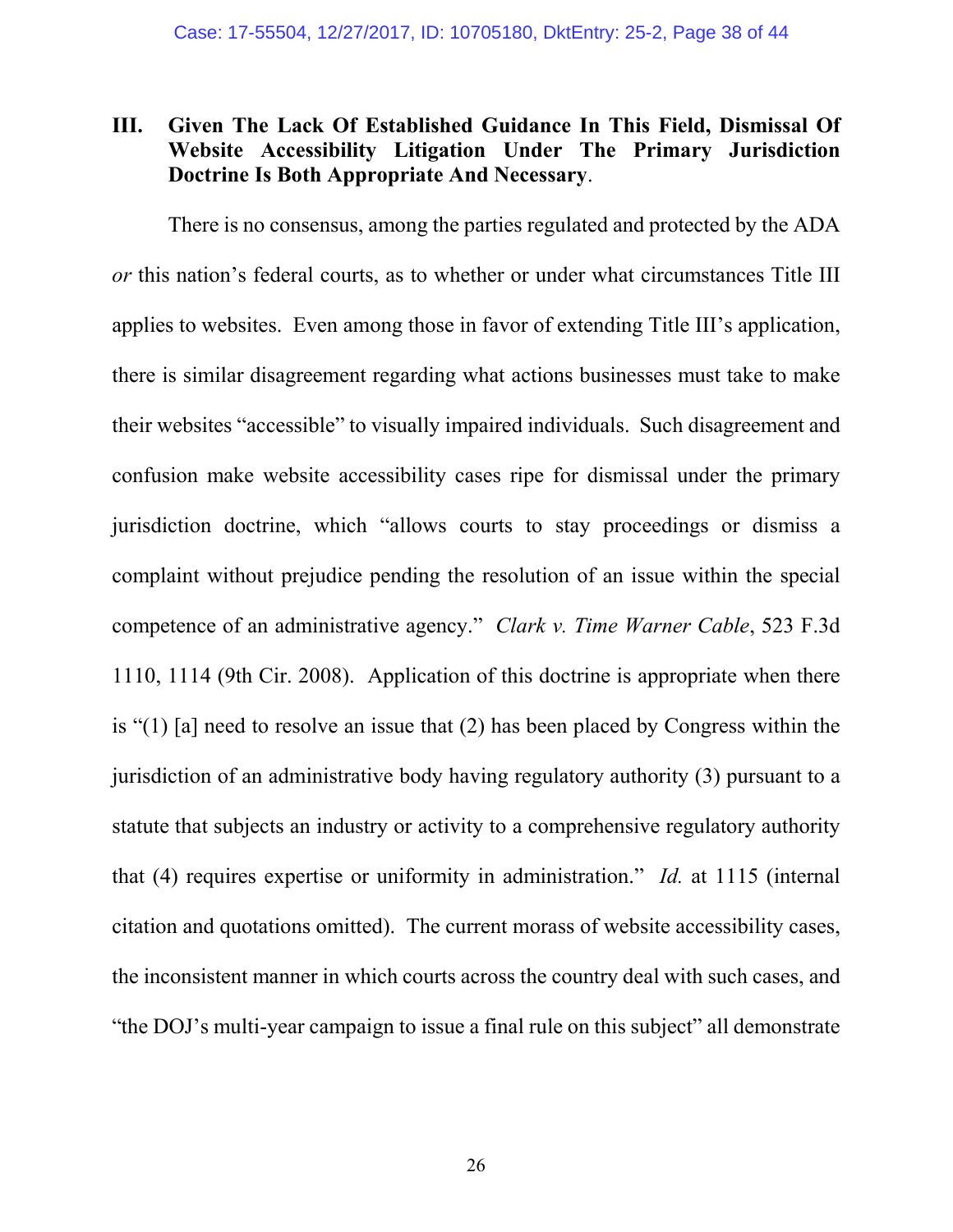#### Case: 17-55504, 12/27/2017, ID: 10705180, DktEntry: 25-2, Page 39 of 44

the need for an agency with particular knowledge and expertise to establish clearlydefined and easily-enforceable accessibility guidelines.

To the extent one concludes that Title III permits the application of accessibility requirements to websites, the application of the primary jurisdiction doctrine is not only appropriate in this case, it is *necessary*. As the past several years of contentious and unpredictable website accessibility litigation have demonstrated, until Congress or the DOJ clarifies businesses' web-related obligations under Title III, both the business community and the disabled community will continue to seek clarification as to their rights and obligations under the ADA. The only avenue for true resolution of the current uncertainty is the promulgation of *binding* workable standards. By calling on Congress and the DOJ to enact such standards (or to clarify that websites are in fact *not* places of public accommodation covered by Title III), the *Robles* court has taken a necessary step in resolving the relentless and unproductive wave of website accessibility litigation that is sweeping our nation's court system.

#### <span id="page-38-0"></span>**CONCLUSION**

In urging this Court to uphold the Central District of California's decision in *Robles*, *Amici* do not seek to undermine the ADA and its important purpose. Instead, *Amici* aim to highlight the need for clearly-defined website accessibility standards. Until such standards exist, complaints that attack the supposed inaccessibility of

27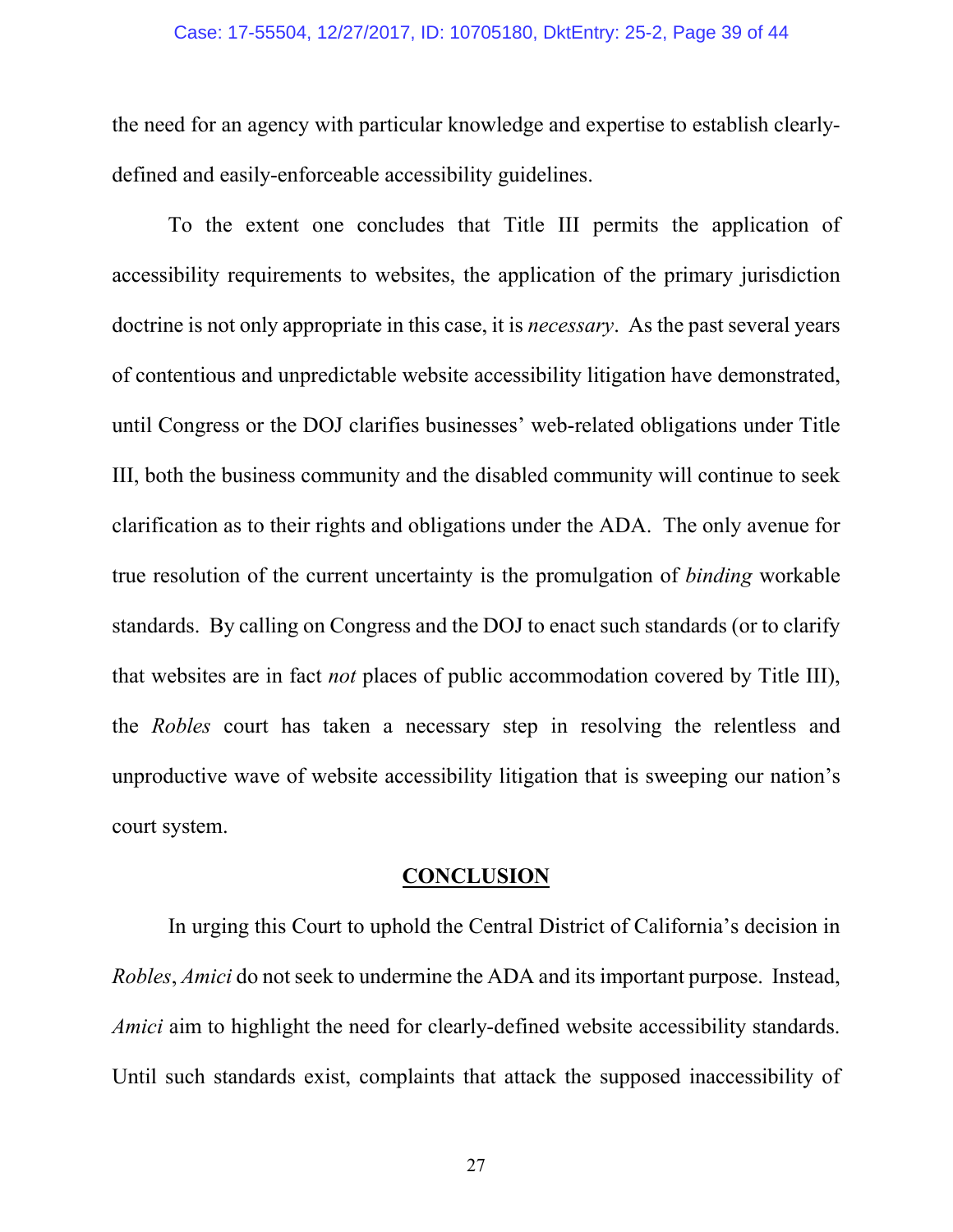commercial websites should not be allowed to move forward. For this and the foregoing reasons, *Amici* respectfully request that this Court affirm the Central District of California's decision and find in favor of Domino's on this appeal.

Respectfully submitted this  $27<sup>th</sup>$  day of December, 2017.

/s/ *Joyce Ackerbaum Cox*  Joyce Ackerbaum Cox, Esq. Kevin W. Shaughnessy, Esq. Mary Caroline Miller, Esq. BAKER & HOSTETLER LLP SunTrust Center, Suite 2300 200 South Orange Avenue Orlando, Florida 32801 (407) 649-4000 *Counsel of Record for Amicus Curiae* 

John B. Lewis, Esq. BAKER & HOSTETLER LLP Key Tower, Suite 2000 127 Public Square Cleveland, Ohio 44114 (216) 621-0200 *Counsel of Record for Amici Curiae*

Angelo I. Amador, Esq. THE RESTAURANT LAW CENTER 2055 L Street, NW Washington, D.C. 20036 (202) 331-5913 *Counsel for Amicus Curiae Restaurant Law Center*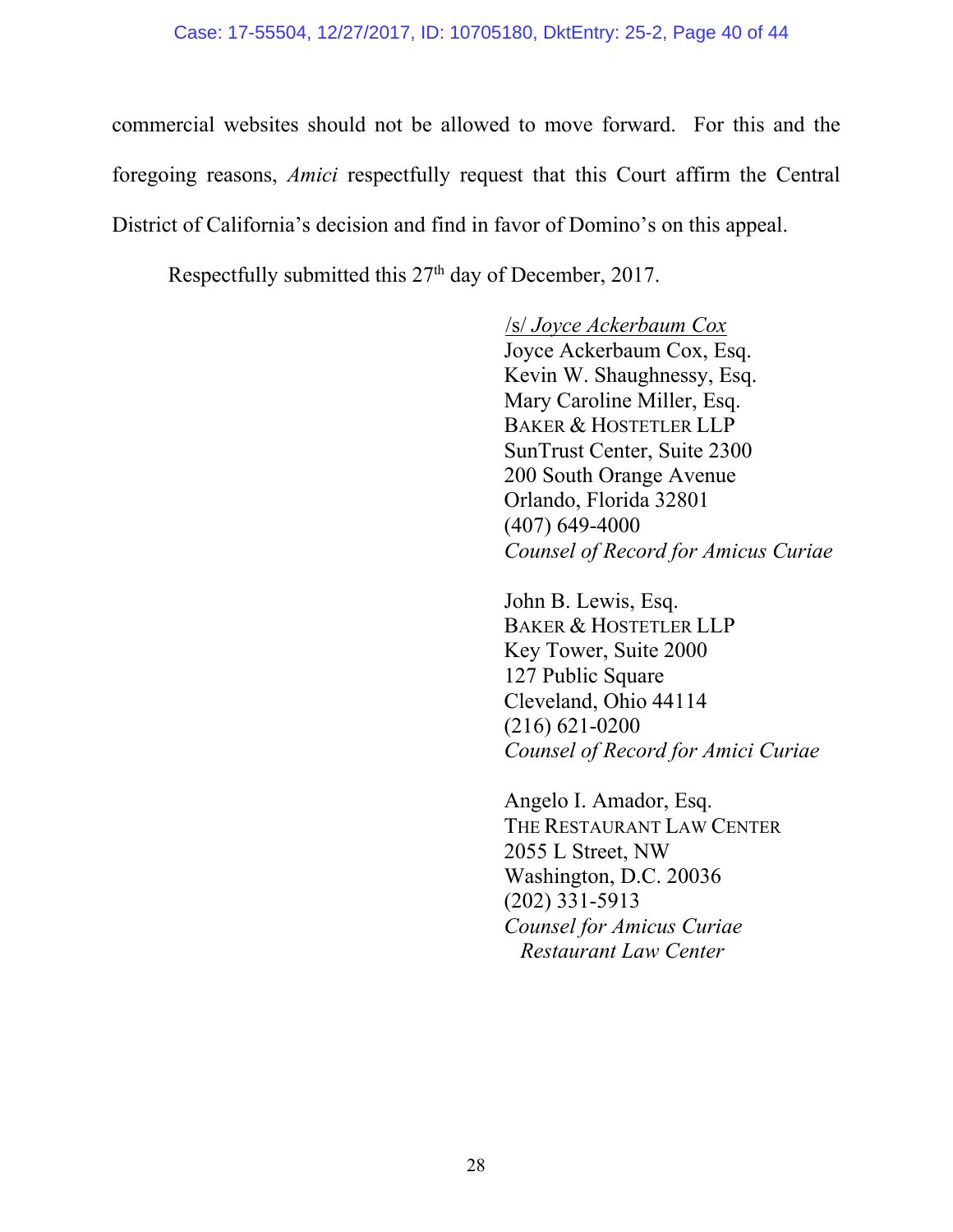Justin Vermuth, Esq. AMERICAN RESORT DEVELOPMENT **ASSOCIATION** 1201 15th Street, NW Washington, D.C. 20005 (202) 371-6700  *Counsel for Amicus Curiae American Resort Development Association*

Warren Postman, Esq. Janet Galeria, Esq. U.S. CHAMBER LITIGATION CENTER 1615 H Street, NW Washington, D.C. 20062 (202) 463-5337 *Counsel for Amicus Curiae Chamber of Commerce of the United States of America*

Christine Mott, Esq. INTERNATIONAL COUNCIL OF SHOPPING CENTERS 1221 Avenue of the Americas 41st Floor New York, New York 10020 (646) 728-3664  *Counsel for Amicus Curiae International Council of Shopping Centers*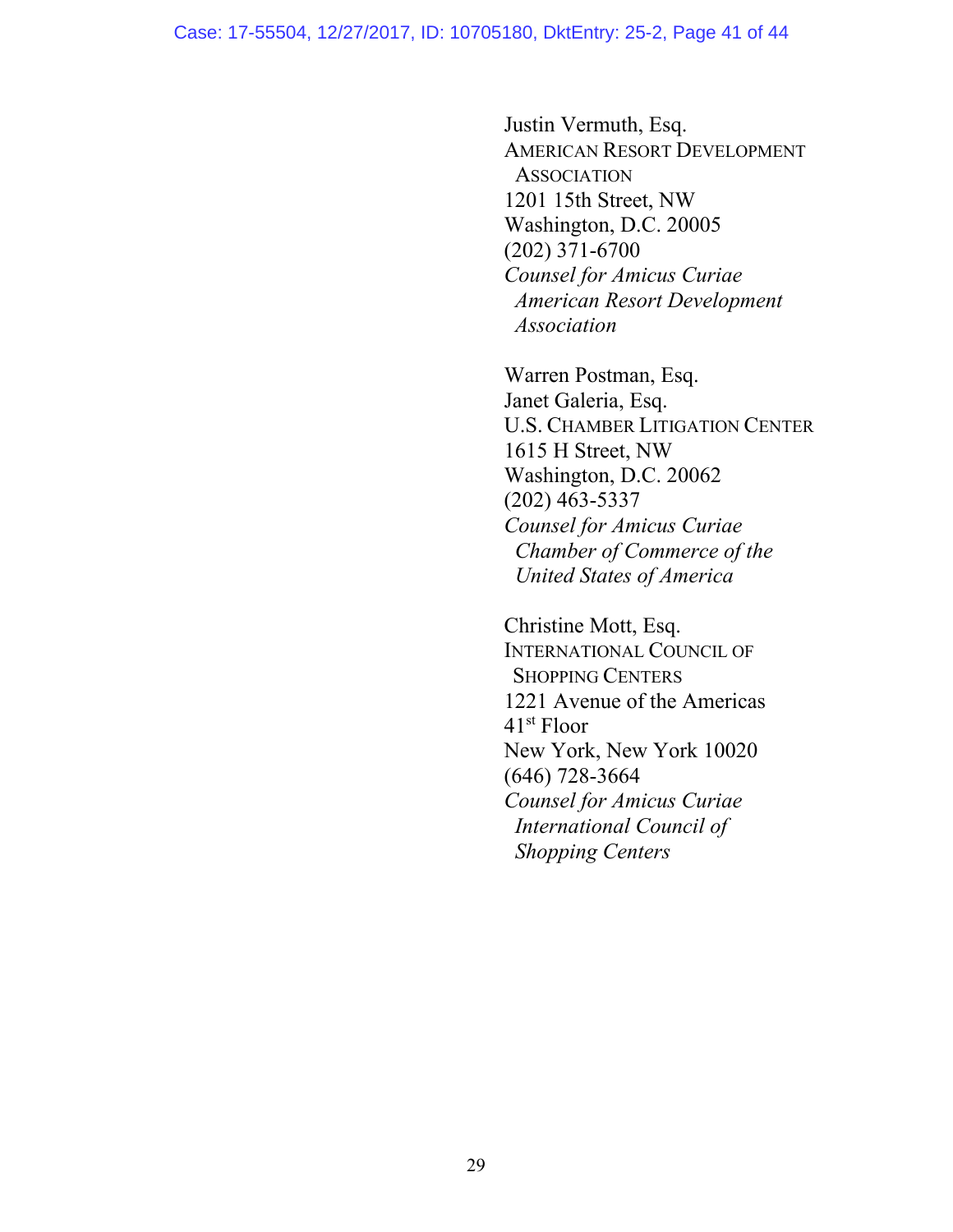Jeffrey B. Augello, Esq. Felicia Watson, Esq. NATIONAL ASSOCIATION OF HOME BUILDERS OF THE UNITED STATES 1201  $15<sup>th</sup>$  Street, NW Washington, D.C. 20005 (202) 266-8490 *Counsel for Amicus Curiae National Association of Home Builders of the United States*

Karen R. Harned, Esq. Elizabeth Milito, Esq. NATIONAL FEDERATION OF INDEPENDENT BUSINESS SMALL BUSINESS LEGAL CENTER 1201 F Street, NW Washington, D.C. 20004 (202) 406-4443 *Counsel for Amicus Curiae National Federation of Independent Business Small Business Legal Center*

Stephanie Martz, Esq. NATIONAL RETAIL FEDERATION 1101 New York Avenue, NW Washington, D.C. 20005 (202) 626-8106 *Counsel for Amicus Curiae National Retail Federation* 

Deborah White, Esq. Kathleen McGuigan, Esq. RETAIL LITIGATION CENTER, INC. 1700 N. Moore Street, Suite 2250 Arlington, Virginia 22209 (703) 600-2067 *Counsel for Amicus Curiae Retail Litigation Center, Inc.*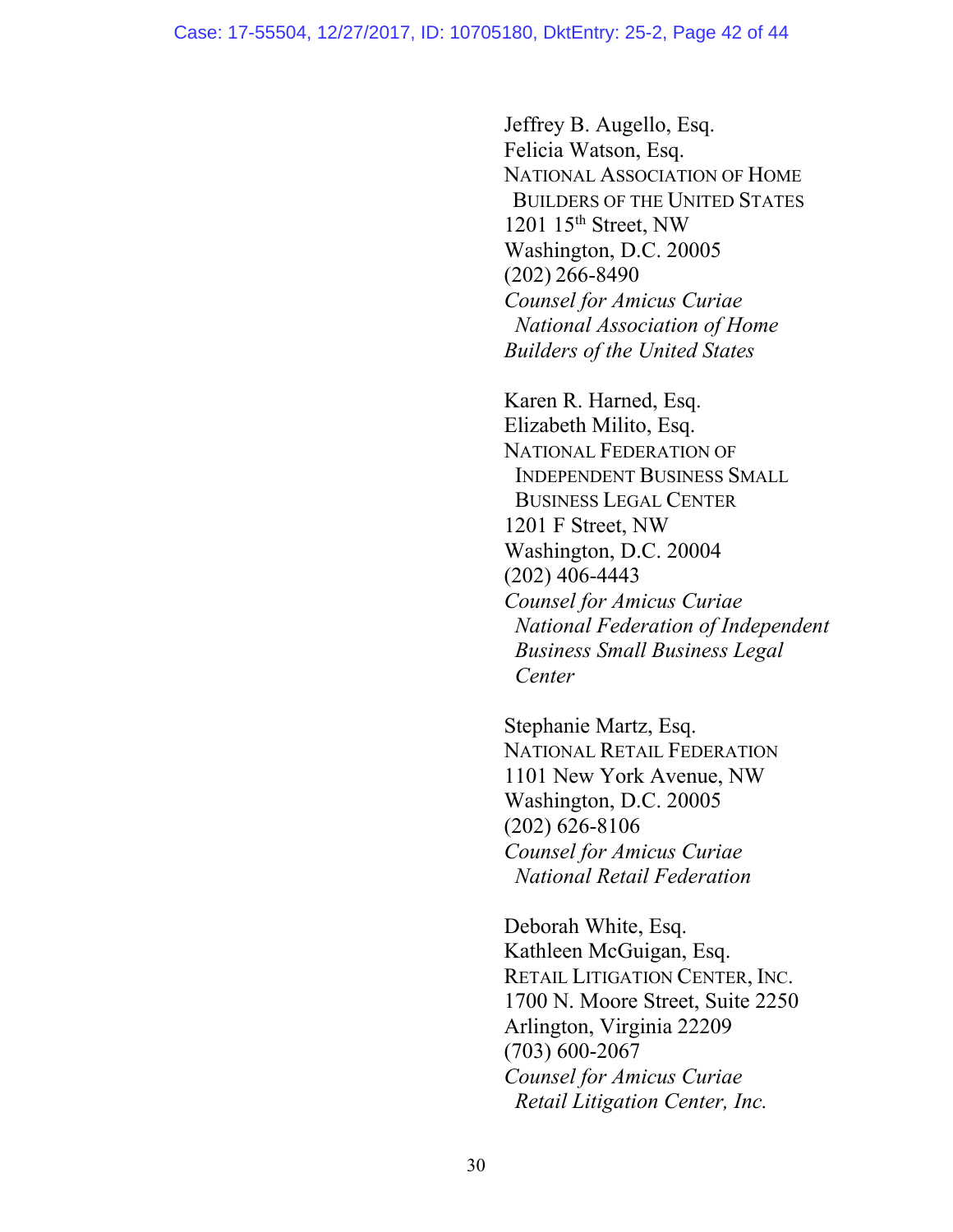### **CERTIFICATE OF COMPLIANCE WITH TYPE-VOLUME LIMIT**

1. This document complies with the type-volume limitation of Fed. R. App. P. 29(a)(5) because, excluding the parts of the document exempted by Fed. R. App. P. 32(f), this document contains 6,170 words.

2. This document complies with the typeface requirements of Fed. R. App. P. 32(a)(5) and the type-style requirements of Fed. R. App. P. 32(a)(6) because this document has been prepared in a proportionally spaced typeface using Microsoft Word 2016 in Times New Roman 14-point font.

> <span id="page-42-0"></span>/s/ *Joyce Ackerbaum Cox*  Joyce Ackerbaum Cox, Esq. *Counsel for Amici Curiae* December 27, 2017